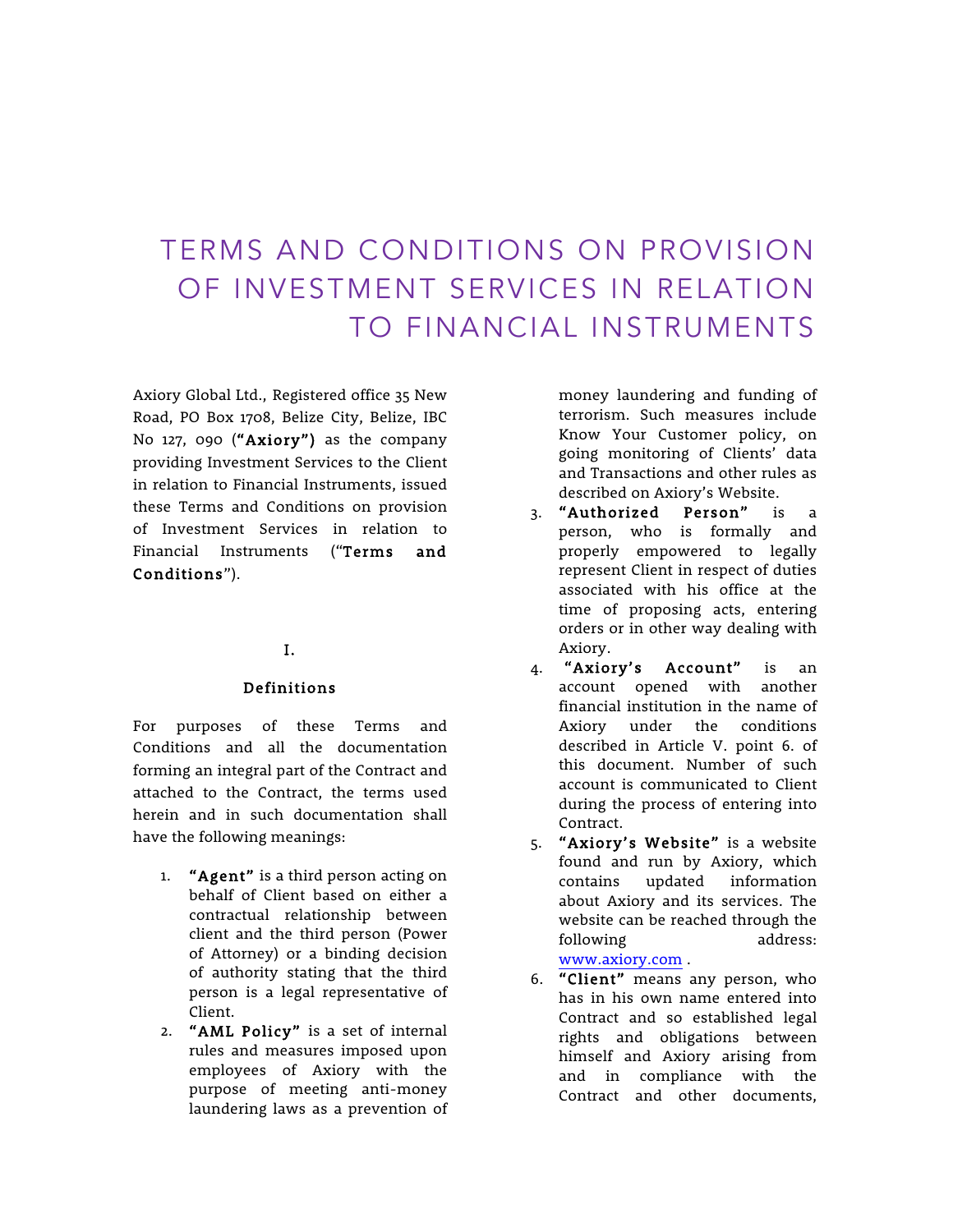which are declared to be integral part of the Contract.

- 7. "Client Account" shall mean an account opened with Axiory solely in the name of Client after entering into the Contract for the purpose of registering the balance and all Transactions concerning funds of Client.
- 8. "Closing Position" means the process of termination of an opened position. Once this process is successfully completed, legal rights and obligations related to concerned position terminate together with the position, which is then closed.
- 9. "Complementary Services" means services that are related to and accompany Investment Services. Complementary services are provided by Axiory without further notice or special consideration from Client whenever such services are necessary to enable or facilitate the provision of Investment Services.
- 10. "Conflict of Interest" is a situation in which there is a potential of weakening impartiality one of the parties to the Contract because of discrepancy between the party's interest concerning the Contract and other professional or self-interest. It also means cases of discrepancy between parties' interests and public interest.
- 11. "Contract" is the Contract on Provision of Investment Services in relation to financial services provided by Axiory. It is concluded between Axiory and the Client and also includes documentation considered an integral part of the Contract.
- 12. "Credit" is a fictional amount assigned to the platform of MetaTrader. This amount increases the value of equity.
- 13. "Currency" is a medium of exchange in the form of money, which is issued by a government and circulated within an economy. Currency is the basis for trades on foreign exchange market.
- 14. "Exchange Rate" is the rate between two currencies in which one currency will be exchanged for another.
- 15. "Financial Instrument" is an investment instrument in form of real or virtual document representing a legal agreement involving some sort of monetary value.
- 16. "Incorrect Quotation" means prices of Financial Instruments that are significantly different from the prices of their underlying instruments, passed by an informational agency of Axiory.
- 17. "Introducing Partner" is a person acting as a tied agent in the respect of referring clients to Axiory based on a contractual relationship between Axiory and such person. Unless stated otherwise in the agreement between Axiory and such person, the Introducing Partner has no right to act in the name of Axiory.
- 18. "Investment Services" shall have the meaning specified in Article I. point 3 of the Contract.
- 19. "Investment Questionnaire" is a series of questions concerning prospective Client's financial background, trading experience, knowledge plans and goals in investments.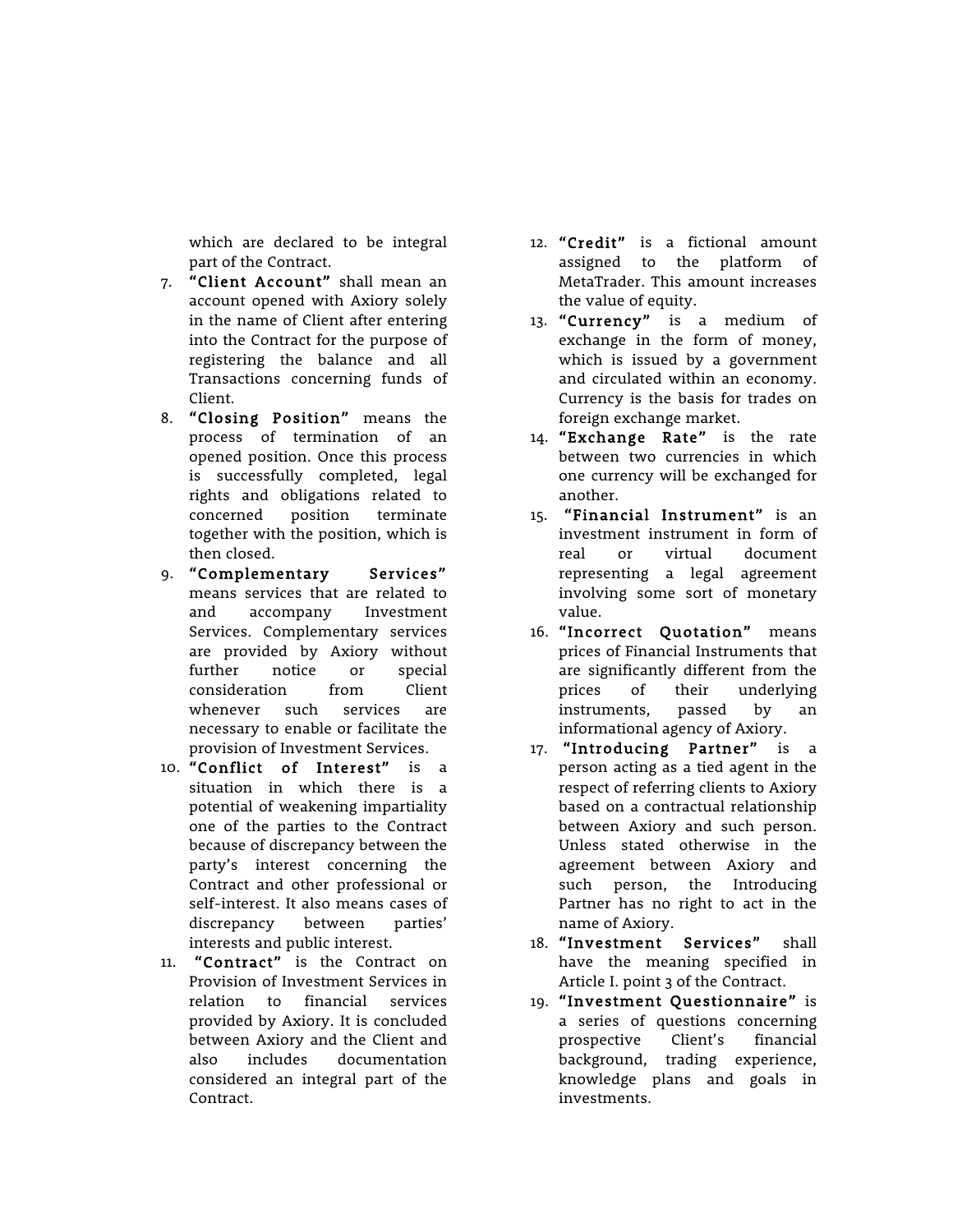- 20. "Joint Account" means a Client Account owned by two or more persons, all of them acting as one Client.
- 21. "Leverage" means the use of borrowed capital to be able to make larger trades with a limited amount of money.
- 22. "Login" means a unique username, which allows Clients to access Trading System, and further allows to access into the Trading System after entering the username and Password.
- 23. "Market Execution" means the method of execution when the Clients are opening or closing their position(s), these orders go to the open market where they are filled at the best available price. There is a delay before the trade is placed and when it is filled. This method of execution doesn't allow stoploss and profit from orders will be specified and set at the moment of placing a new trade.
- 24. "MyAxiory" is a mean of distant communication, an internet-based application developed by Axiory Europe and its partners for the purpose of facilitating the process of entering into the Contract, management of Client Account and gathering necessary information about Axiory's Clients. MyAxiory forms a significant part of Trading System.
- 25. "Opening Position" means the process of establishing or entering into a trade. Once this process is started, legal rights and obligations related to concerned trade arise. Once this process is successfully completed, an opened position is established.
- 26. "Password" means a sequence of characters, which is used to determine a person requesting access to Trading System.
- 27. "Power of Attorney" is a written authorization of third person to represent Client and act on Client's behalf. Any document suiting the definition in previous sentence falls within this term, no matter how such a document is actually named.
- 28. "Platform" is specific software provided by Axiory, through which investors and traders can order and execute the process of Opening Position, Closing Position or in other ways managing their positions and entering Transaction Orders. Platforms form a significant part of Trading System.
- 29. "Politically Exposed Person" is a natural person who has been entrusted with prominent public function, such person's close relative or any person known to be close associate of that Politically Exposed Person. Politically Exposed Person is defined in Anti-Money Laundering Act, 2006.
- 30. "Quotation" means specified prices of Financial Instruments offered at specific time to the Client.
- 31. "Spread" means a variable difference between the price, at which a client may buy and sell a particular Financial Instrument. This variable spread varies within a certain range. This range is movable according to the internal bank market.
- 32. "Technology Provider" is a third person providing Axiory with necessary technical means based on a contractual relationship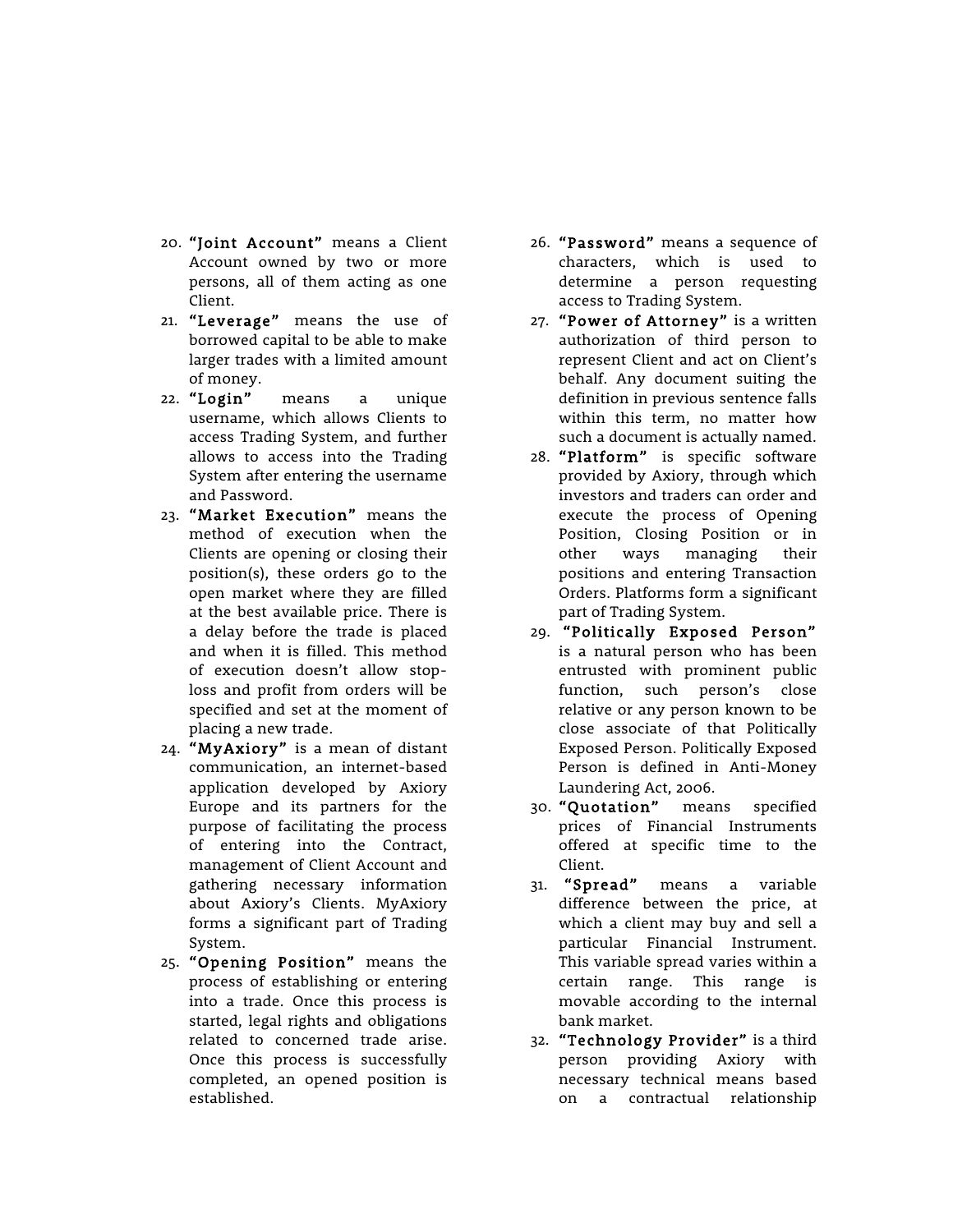between such person and Axiory. Technology Provider is not an employee of Axiory.

- 33. "Trading Hours" are time frames during which the transactions on particular Financial Instrument can be executed. Trading Hours of Axiory are generally from Sunday 5:15 PM (EST) through Friday 4:00 PM (EST).
- 34. "Trading System" is a complex of software and internet-based applications provided by Axiory to the Client in a way of connecting to the dedicated servers designated for that purpose by Axiory, facilitates the process of provision of Investment and Supplementary Services.
- 35. "Transaction" means an agreement arranged by Axiory between Client acting as a seller or buyer of Financial Instruments and third person as counterparty.
- 36. "Transaction Account'' is one or more accounts, which meet the requirements set in Article IV. point 8 letter b) of this document and which have successfully passed the process of Verification.
- 37. "Transaction Confirmation" an automatic written confirmation of successful execution of Transaction. The confirmation is generated by Trading System and shows up in the list of Transactions within Client Account.
- 38. "Transaction Credit Card" is one or more credit or debit cards, which meet the requirements set in Article IV. point 8 letter a) of this document and which have successfully passed the process of Verification.
- 39. "Transaction Margin" means collateral in the form of monetary funds, which is necessary to be provided by Client for particular opened position.
- 40. "Transaction Order" is an order placed by Client for Axiory to conclude a Transaction.
- 41. "Unavoidable Circumstances" are circumstances that arise independently of the will of party obligated under the Contract and which prevent this party of Contract from performing its obligation, provided that it cannot be reasonably expected that the obligated party could overcome such circumstances or its consequences, and further that the occurrence of the circumstances was unpredictable at the time when the obligated party undertook to perform the obligation.
- 42. "Verification" is the process or act of checking and potentially confirming the truth and validity of information provided by Client to Axiory. Such information concern Client's background, personal (and corporate, if applicable) and account details and are verified by requested documentation, as described herein and in the Contract. Without due and successful Verification the Contract cannot be entered into.

## II.

## General Statements and Provisions

1. This document governs rights and obligations of Client and Axiory arising from the Contract. As stated in the Contract, it is an integral part of it and as a consequence both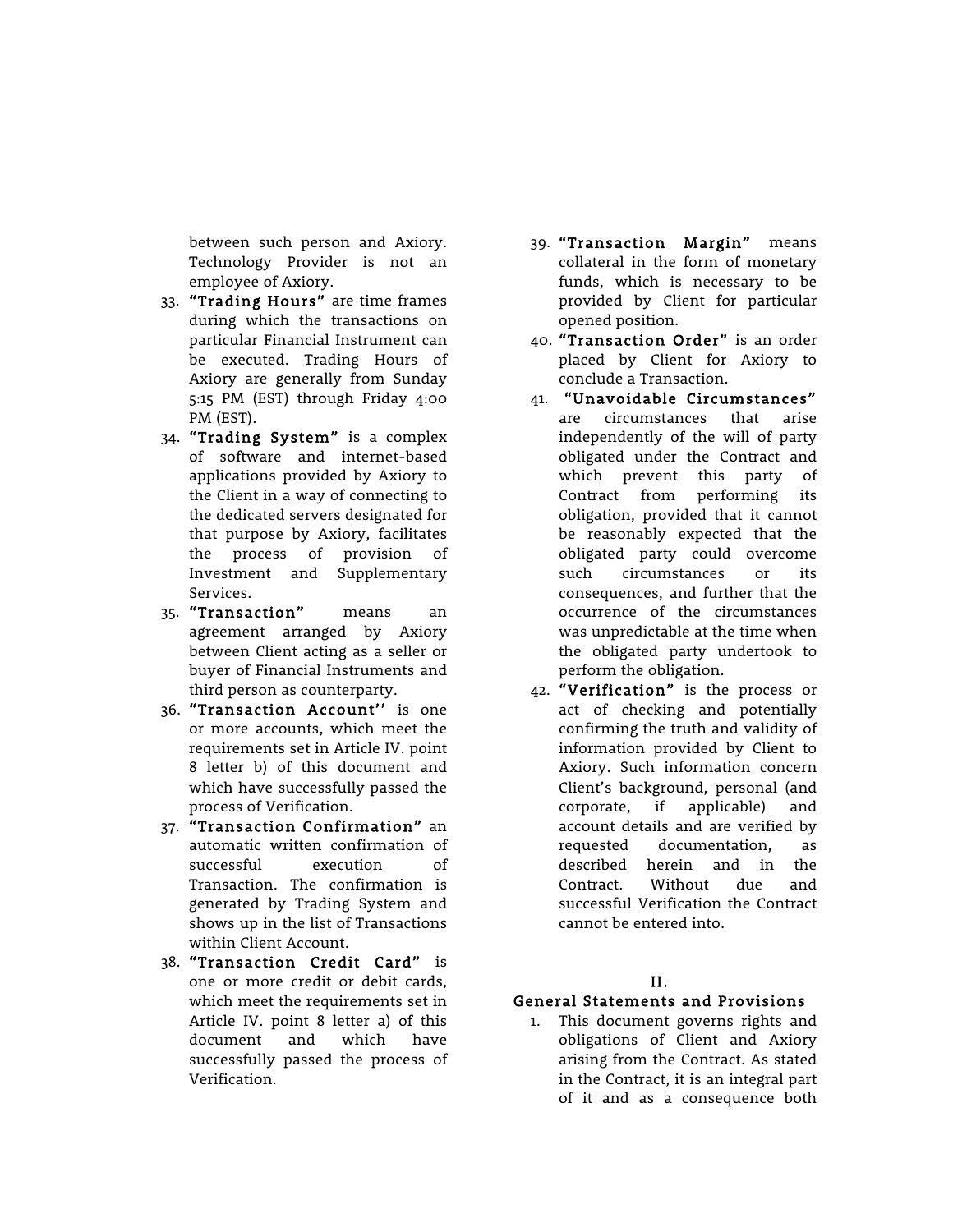parties hereby agree and declare that they shall respect the rights of the other party and perform its own obligations duly, properly and with reasonably expectable care. Unless stipulated otherwise herein, in the Contract or in the other documentation governing legal relationship between Axiory and Client, or unless agreed otherwise upon the parties, the rights must be respected and obligations performed since the Contract is entered into and until the Contract is terminated with respect to conditions of terminations stated herein and in the Contract.

- 2. Any time in this document the Contract is referred to, such referral also include other documents, which form an integral part of the Contract and are listed in the Contract. Same rule applies any time whenever this document is referred to, unless stated otherwise.
- 3. In this document depending on the context masculine might include feminine and neuter, singular includes plural and vice versa.
- 4. Axiory reserves the right to modify these Terms and Conditions unilaterally. The written amendment is not requisite for such modification. Axiory undertakes that these changes do not cause a fundamental change or deterioration of status of a client. Any such change can arise only with regard to the legitimate interests of the counterparties. Unilateral change becomes effective when published. The possibility of fundamental changes is governed by provision of Article XX., paragraph 4.
- 5. Both parties hereby represent and warrant that when dealing with the other party concerning any matter arising out of the Contract, all the information they provide shall be truthful and their acts and statements shall be in full accordance with the applicable law agreed upon in Article XVII. of this document.
- 6. The Client hereby represents and declares, that the document was introduced to him, he read it carefully before entering into the Contract, signed it and became bound by its provisions.
- 7. The Client further represents and declares that the other documentations that forms part of the Contract as stated therein were introduced to him, he read them carefully before entering into the Contract, signed them and became bound by their provisions.
- 8. The Client further represents and declares that by entering into this Contract he becomes bound by it. This document is an expression of his free, serious and definite will, which is not affected by any undue influence or disadvantageous circumstances.

## III.

## Agents, Community Property and Joint Account

1. In case that an Agent is acting on behalf of Client, Axiory shall require all information and documents necessary for Verification to identify Agent (see Article IV. point 6, if the Agent is a natural person or Article IV. point 7, if the Agent is a legal person) and rights of such Agent in respect for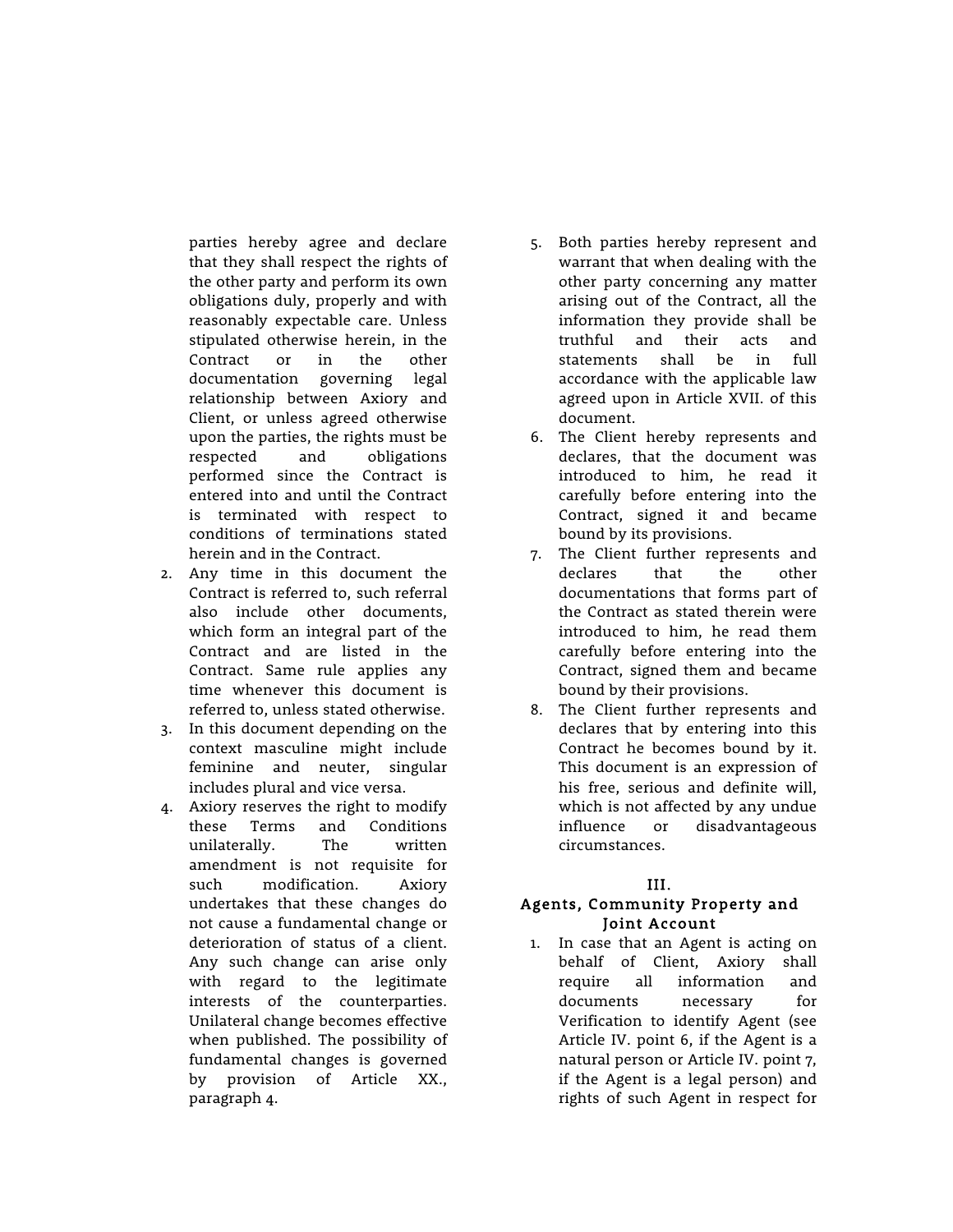acting on behalf of Client in the following situations:

- a. While dealing with Agent for the first time;
- b. While any of the provided data or document will have expired;
- c. Any other time Axiory considers it necessary for fulfilling the requirements set by its AML Policy.

The provided documents must further provide satisfactory legal base for Agent to execute proposed act; otherwise Axiory shall reject such act.

- 2. Situation in point 1 of this article does not liberate the Client or the Agent from obligation to provide information and documents necessary to identify and verify the identity of Client in compliance with this document.
- 3. In case that the rights of Agent in situation described in point 1 of this Article are based on Power of Attorney, Axiory may in its sole discretion require the signature of Client as a principal on the Power of Attorney to be authorized by a public notary and the Power of Attorney to be apostilled and superlegalized.
- 4. In case that the rights of Agent in situation described in point 1 of this Article are based on Power of Attorney, the Power of Attorney must include:
	- a. Detailed personal data of Client;
	- b. Detailed personal data of Agent;
	- c. Precisely defined scope of act(s), to which the Agent is authorized;
- d. Signature of Client as a principal.
- 5. In case that Axiory is entering into Contract with a married couple having community property and acting as a Client, the following conditions apply:
	- a. Axiory requires identifying and verifying the identity of both spouses in accordance with Article IV. point 6 of this document.
	- b. Axiory may require additional documentation proving that the provided funds, Transaction Account(s) or Transaction Credit Card(s) are part of the community property.
	- c. Each of the spouses is considered as a co-owner of Client Account, as well as joint creditor and joint debtor for the purposes of rights and obligations arising out of the Contract.
	- d. Each of the spouses has generally the right to dispose the Client Account. In some cases, however, Axiory has the right to refuse or reject orders or proposals of one of the spouses unless consent of the other spouse is provided in writing.
	- e. While communicating with one of the spouses, the moment of effectiveness of the object of such communication applies to both spouses.
- 6. The conditions set in point 5. of this Article apply respectively to cases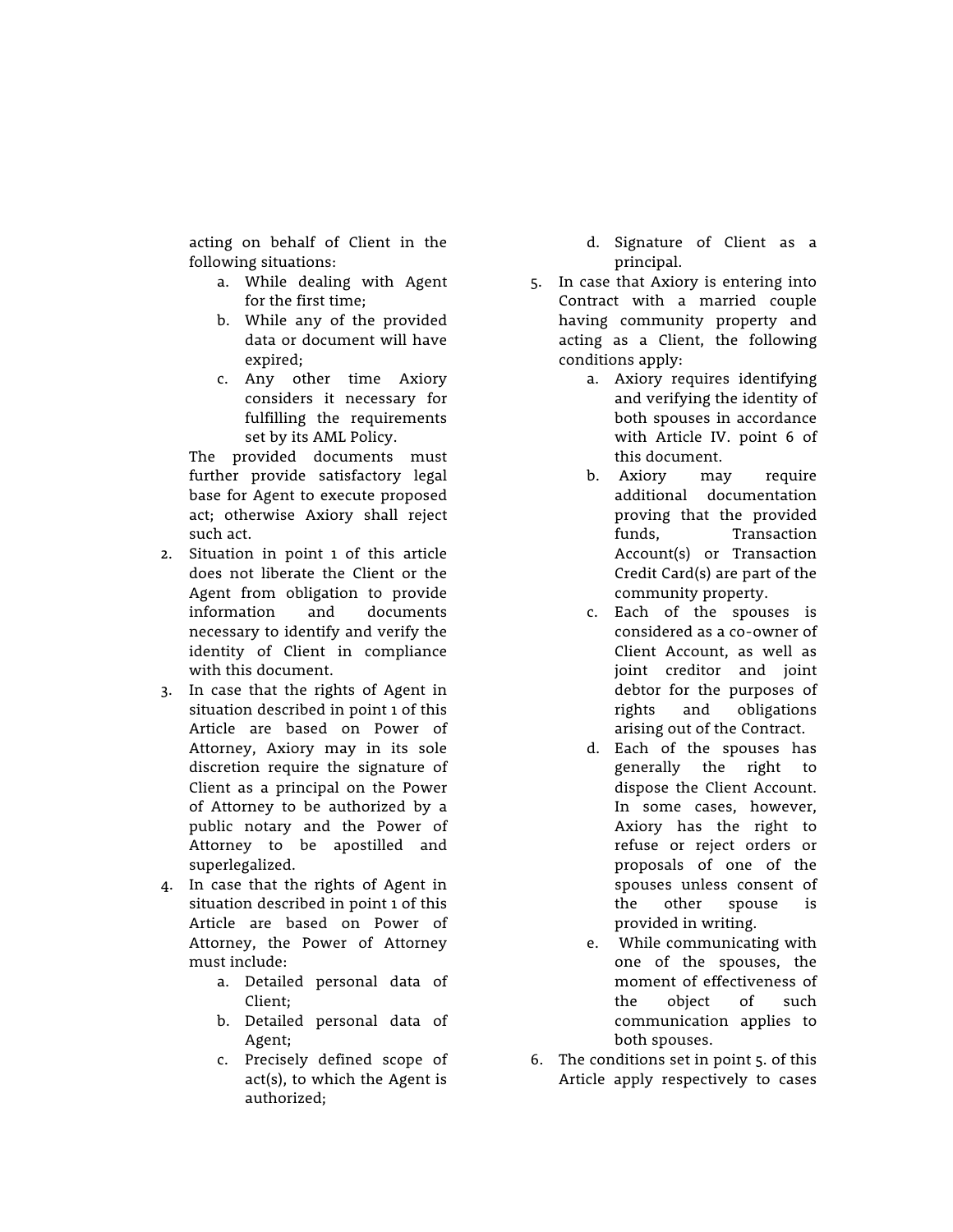of Joint Accounts, apart from point 5. letter b).

## IV.

## Entering Into Contract

- 1. The Contract is essential for the existence of legal rights and obligations of parties to the Contract arising thereof. Such rights and obligations come to existence at the moment of entering into the Contract. These Terms and Conditions are an integral part of the Contract.
- 2. The Client hereby acknowledges that until the Contract is entered into, there are no legal rights and obligations of neither the Client nor Axiory, unless expressly stated otherwise herein or in the Contract.
- 3. The Contract is considered to be entered into when a confirmation of successful Verification is delivered to Client.
- 4. In the case that entering into Contract is defective, which includes, but is not limited to, one or more of the following situations in case that such situation(s) were not known and were not supposed to be reasonably expected by one party of the Contract:
	- a. Provision of false, untrue or in any way misleading information by the other party;
	- b. The will of the other party to enter into Contract is not serious;
	- c. The other party suffers lack of legal capacity to enter into Contract at the time of entering into Contract;

The consequences of such defective entering into Contract shall be as

described in Article 14. point 4. of this document.

- 5. The Contract can be entered into and the Verification can only be executed electronically by use of MyAxiory, which is to be found on Axiory's Website.
- 6. For the purpose of executing the process of Verification, a prospective Client, if he/she is a natural person, must fulfil the following requirements within MyAxiory:
	- a. Choosing and entering Password for access to prospective Client Account;
	- b. Entering his personal datafull name, permanent residence address, nationality, date and place of birth, ID number, telephone number and email address;
	- c. Stating whether he is a Politically Exposed Person;
	- d. Filling in the Investment Questionnaire;
	- e. Determining the method of first deposit;
	- f. Uploading photocopy of three documents to the corresponding columns in MyAxiory, which shall prove the truthfulness of personal data entered by prospective Client as described under letter b), which have further been issued by public authority and shall include a photo of Client;
	- g. Choosing trading Platform;
	- h. Choosing and answering security questions for the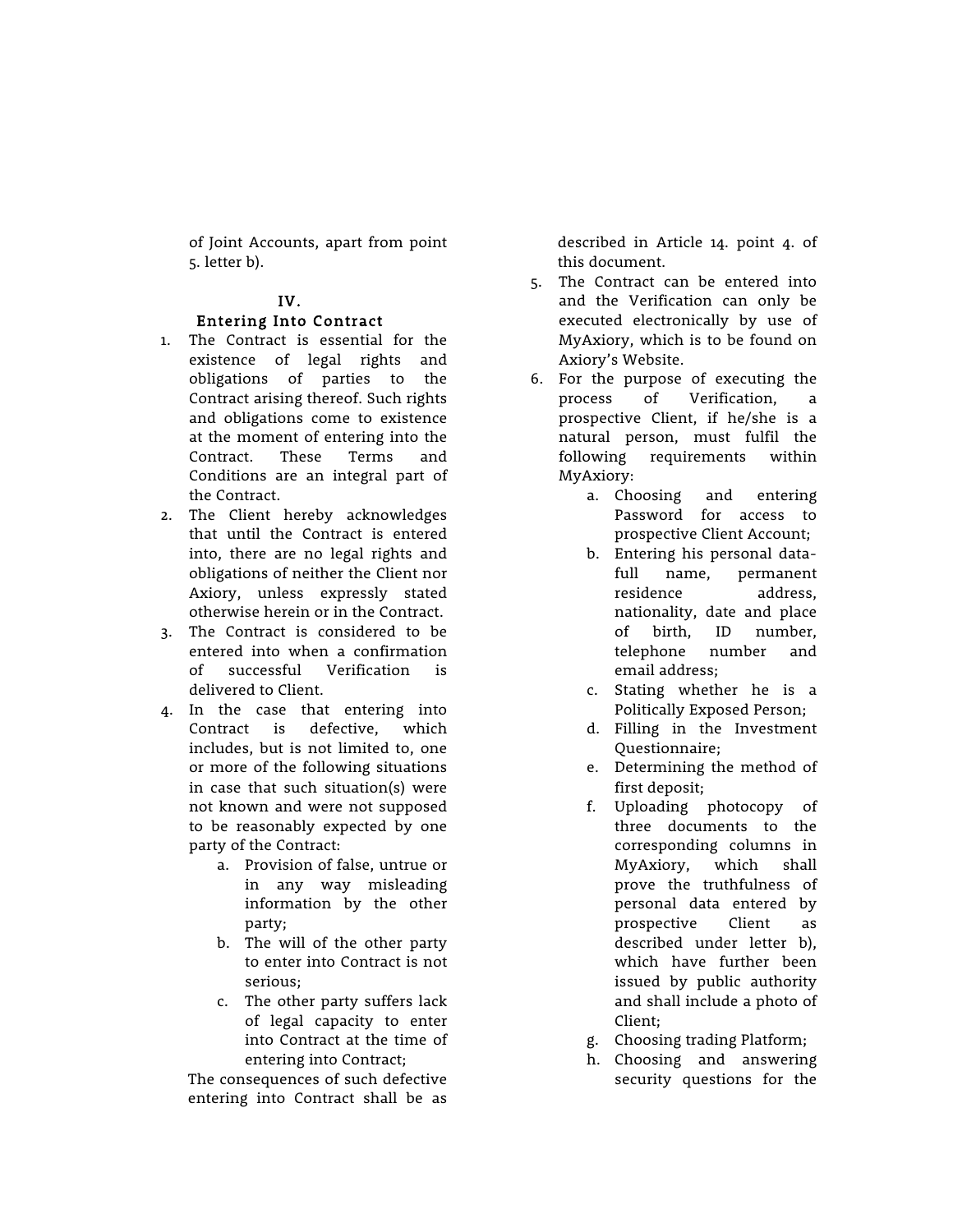purpose indicated in Article 9 of this document.

- 7. For the purpose of executing the process of Verification, a prospective Client, if he/she is a legal person (company), must fulfil the following requirements within MyAxiory:
	- a. Entering Password for access to prospective Client Account;
	- b. Entering company detailsname, seat address, date of incorporation, ID number, telephone number, email address and nature of business;
	- c. Entering personal data of the prospective Client's Authorized Person- full name, permanent residence address, nationality and his/her legal position;
	- d. Filling in an Investment Questionnaire;
	- e. Determining the method of first deposit;
	- f. Uploading photocopy of three documents to the corresponding columns in MyAxiory, which shall prove the truthfulness of personal data of prospective Client's Authorized Person as described under letter b), which have further been issued by public authority and shall include a photo of the Authorized Person;
	- g. Uploading photocopy of the following documents to the corresponding columns in MyAxiory, which shall prove the truthfulness of company details as

described under letter b) and which have further been issued by public authority- proof of existence, list of Authorized Persons and list of owners together with distribution of shares;

- h. Choosing trading Platform(s);
- i. Choosing and answering security questions for the purpose indicated in Article 9. of this document.
- 8. For the purpose of executing the process of Verification, any prospective Client must further depending on the determined method of first deposit provide a photocopy of following documentation by uploading it to the corresponding column in MyAxiory:
	- a. In case the first deposit is about to be made by credit card, a document proving the number of such credit card, that such credit card is valid and hold in prospective Client's name, that it has been issued by authorized credit institution and is connected to an account opened with such institution; or
	- b. In case the first deposit is about to be made by wire transfer, a document proving an existence and number of account opened with credit institution, hold in client's name.
- 9. The Client hereby acknowledges and agrees that due to Axiory's AML Policy, the first deposit must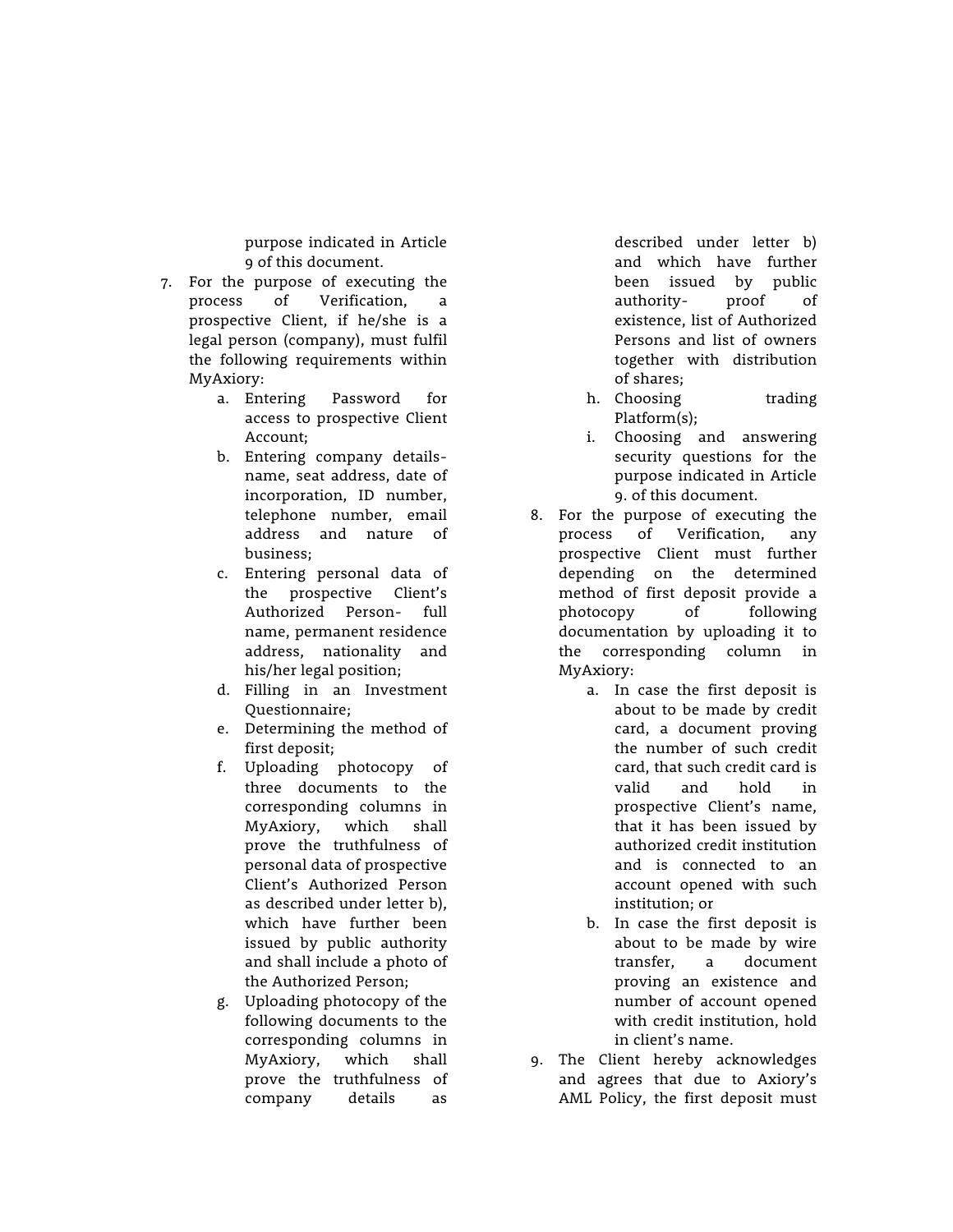be made by credit card or account hold exclusively in Client's name, such credit card or account details must be indicated in MyAxiory prior to making the deposit, as described in point 8 of this Article.

- 10. To finish the process of Verification, prospective Client must make the first deposit to the account of Axiory. The account details are indicated in MyAxiory.
- 11. Axiory shall continuously examine the data provided based on points 6 to 10 of this Article, determine the suitability of its products and inform the prospective Client about results of such examinations.
- 12. The prospective Client acknowledges that in case Axiory in its sole discretion doesn't consider the information or documents provided by prospective Client in compliance with points 6 to 10 of this Article satisfactory under Axiory's AML Policy, Axiory may require additional information or documents before entering into Contract with such prospective Client.
- 13. When the prospective Client successfully fulfils the requirement described in points 6 to 10 of this Article, Axiory shall send a confirmation of such fact to the Client within two working days via MyAxiory, provide the Client with full access to his/her/its Client Account and allow Client to execute Transaction Orders.

## V.

## Client Account

1. As stated and agreed upon the parties in Article I. point 3 letter a) of the Contract and under the conditions specified herein, Axiory shall open, maintain and administrate a Client Account for the Client.

- 2. The Client Account shall be maintained and all operations concerning the Client Account shall be made by both parties of the Contract via MyAxiory, unless expressly stated herein or in the Contract.
- 3. The Client Account is accessible through MyAxiory after entering pre-set Login and Password by Client. The Client hereby acknowledges and agrees that he is the only person authorized and permitted to manage Client Account in respect to entering Transaction Orders, changing or updating personal data and in other way perform rights and obligations arising from the Contract and this document.
- 4. Client Account is maintained in a Currency chosen by the Client at the time of entering into Contract. Full range of Currencies in which Client Account may be maintained depends on the current offer of Axiory.
- 5. The funds and deposits made to Client Account are subject to no interest rate.
- 6. The Client hereby acknowledges that the funds deposited by the client on the Client Account are kept in one or more accounts opened with a financial institution in the name of Axiory. Such accounts have no other purpose than safe keeping Clients' funds and the selection of specific financial institution, with which such accounts are holt, depends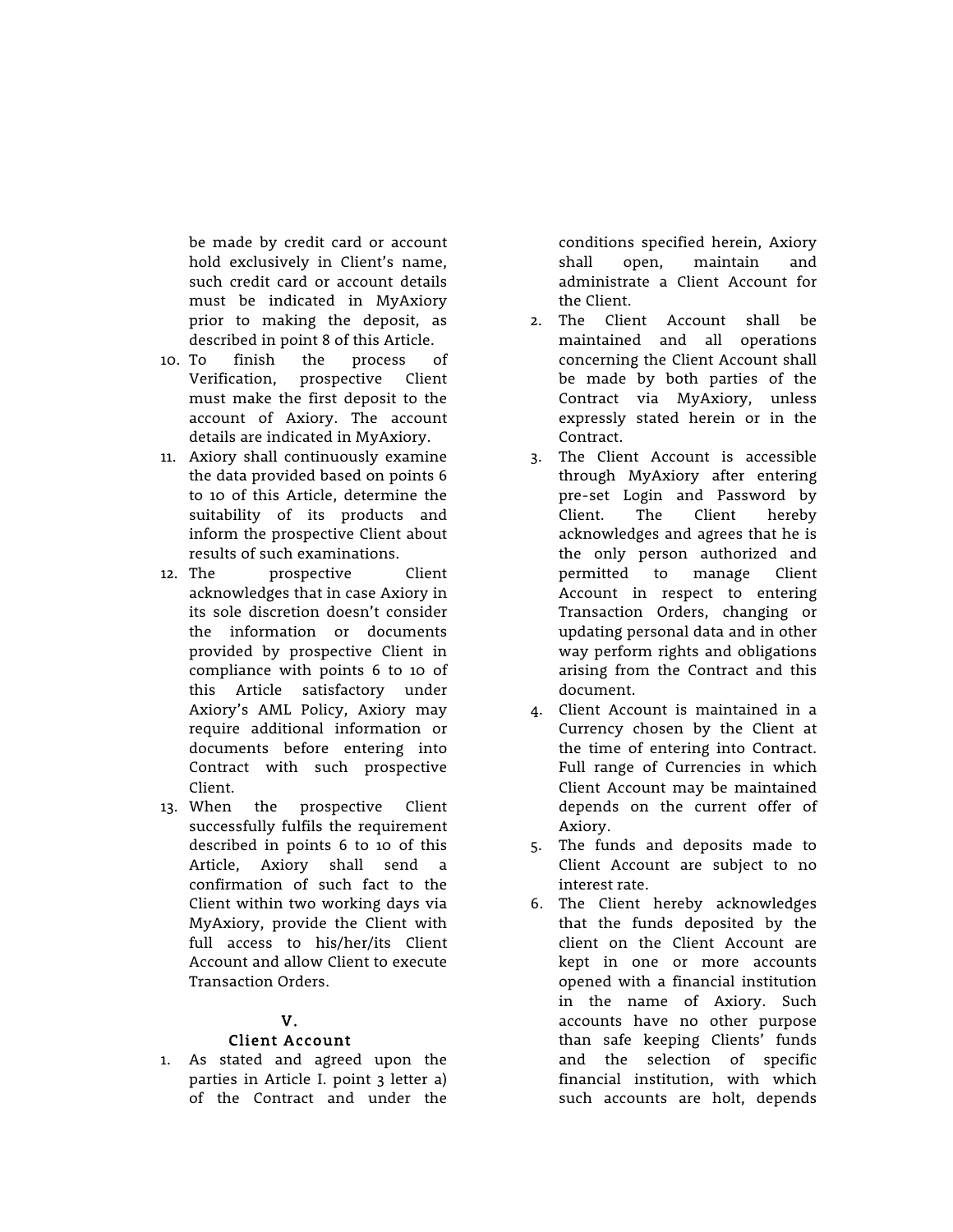solely on Axiory's discretion. The selection shall however be done in accordance with the following provision.

- 7. Axiory hereby represents and warrants that while dealing with any monetary funds or other assets of Client, it shall act prudently and with due managerial care. Axiory shall further not disclose confidential information and facts concerning Client Account to third parties, unless:
	- a. Necessary for the performance of obligations under this contract;
	- b. Necessary for the purposes described in Article XII. of this document;
	- c. Expressly permitted by the Client in writing.
- 8. The information, documents and data provided by Client in accordance with Article IV. points 6. or 7. are parts of Client Account. The Client is obligated to inform Axiory about any change of such information, documents of data. It is Client's obligation to provide Axiory with up-to-date information and support the information with correspondent documents. If possible, e. g. in cases including, but not limited to, expiration of proof of residence or ID card, the Client is obligated to fulfil this obligation prior to effectiveness of such change, otherwise without due delay.
- 9. Client is obligated to notify immediately Axiory about any suspicion of potential unauthorized use or gain of the Password or Client Account. In such a case

Axiory shall disable Client Account without undue delay.

10. The Client is entitled to require the revision of credited reward. This revision can be carried out only in justified reasons (there is an identified threat incorrect billing). If the client does not prove the possibility of such errors Axiory is entitled to charge \$ 100 per described action. If the review shows that the error occurred, the charge will be refunded.

## VI.

## Transaction Account and Credit Card

- 1. For the purposes of financial operations concerning funds on Client Account, a register of Transaction Account(s) and Transaction Credit Card(s) is kept within MyAxiory.
- 2. Any credit card or account, from which the first deposit to Client Account is successfully made, is authorized automatically as Transaction Account/Transaction Credit Card.
- 3. To add a new Transaction Account or Transaction Credit Card to the register in MyAxiory, Client must provide documentation necessary for Verification of the account/credit card, as described in Article IV. point 8 letter a) or b) of this document.

VII. Funds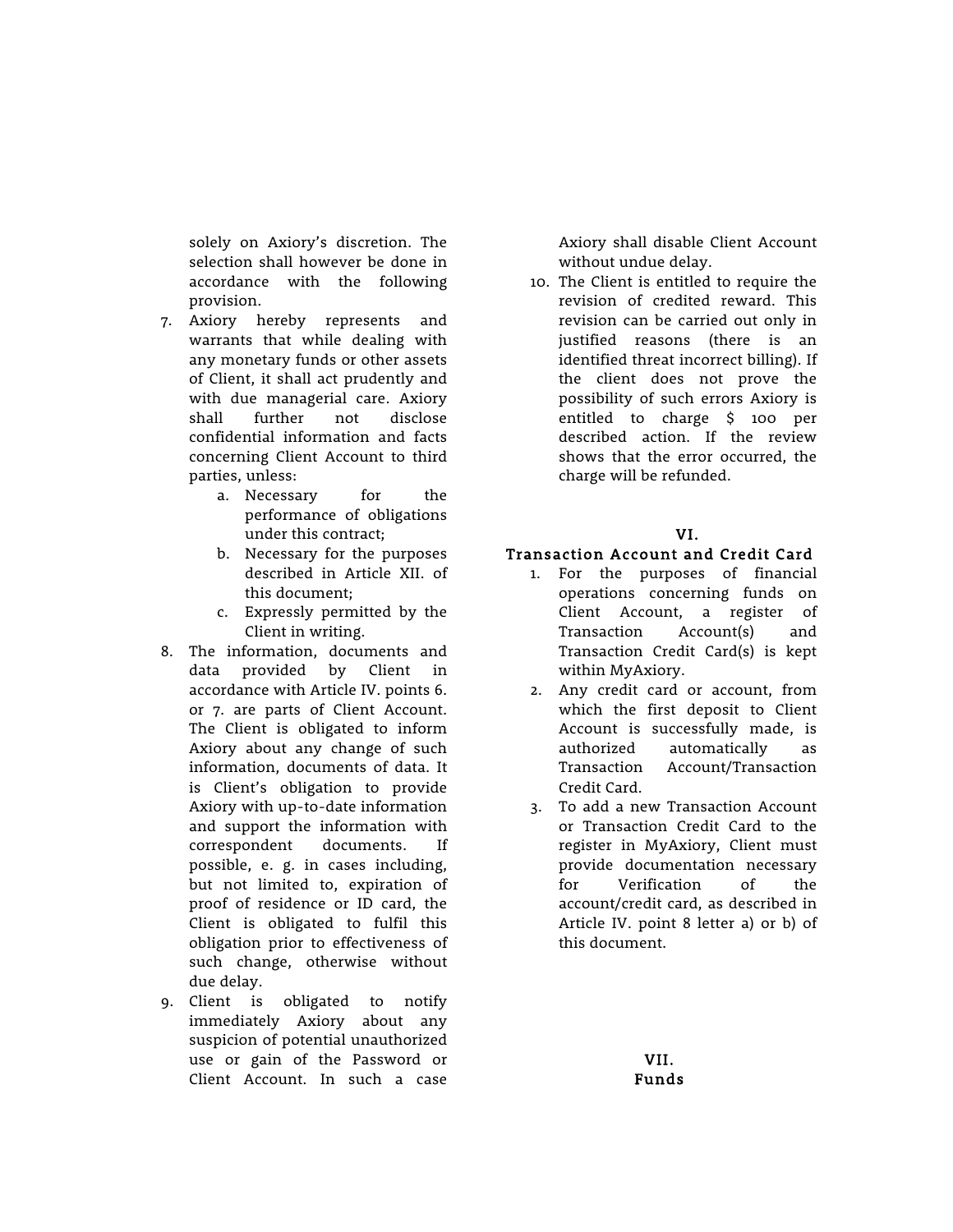- 1. The funds deposited on Clients Account may only be used by Axiory for the following purposes:
	- a. Settlement of Transactions;
	- b. Settlement of fees and commissions charged in accordance with conditions set up by each Platform;
	- c. Coverage of Transaction Margin;
	- d. Withdrawal of funds;
	- e. Conclusion of new Transactions.

The Client hereby acknowledges that in case the amount of funds on Client Account is not satisfactory for settlement of all orders entered by Client, the order of list presented in this point reflects the priority for usage of funds on the Client Account and prospective new deposited funds.

- 2. The Client hereby acknowledges and agrees that all transactions between Client and Axiory shall be performed by wire transfer or other method in which Axiory is in compliance with Axiory's AML Policy and Axiory can verify the identity of Client. Axiory shall not accept deposits from any third party to Client Account; neither shall withdraw any funds from Client Account to any third party.
- 3. The Client further acknowledges and agrees to the following terms and conditions concerning deposits of funds:
	- a. All deposits must only be made from Transaction Account(s) or Transaction Credit Card(s), otherwise they will be rejected by Axiory.
- b. The deposits must be made and the corresponding funds must be sent only in the Currency, in which the Client Account is maintained.
- c. The deposited funds shall become available within the Client Account after Axiory receives a confirmation from the bank of the funds being credited to Axiory's Account. When such a confirmation is received, Axiory shall make funds accessible without undue delay.
- 4. The Client hereby acknowledges and agrees to the following terms and conditions concerning withdrawals of funds:
	- a. A request for withdrawal can be filled only (1) in writing by using a withdrawal form, which can be found on Axiory's Website or (2) via My Axiory by entering corresponding information specified therein.
	- b. All withdrawals must only be made to Transaction Account(s) or otherwise the request for withdrawal will be rejected by Axiory.
	- c. The request shall further be rejected by Axiory in case that the requested amount exceeds the minimum Transaction Margin required for currently opened position. The request shall further be rejected by Axiory in case that the person placing the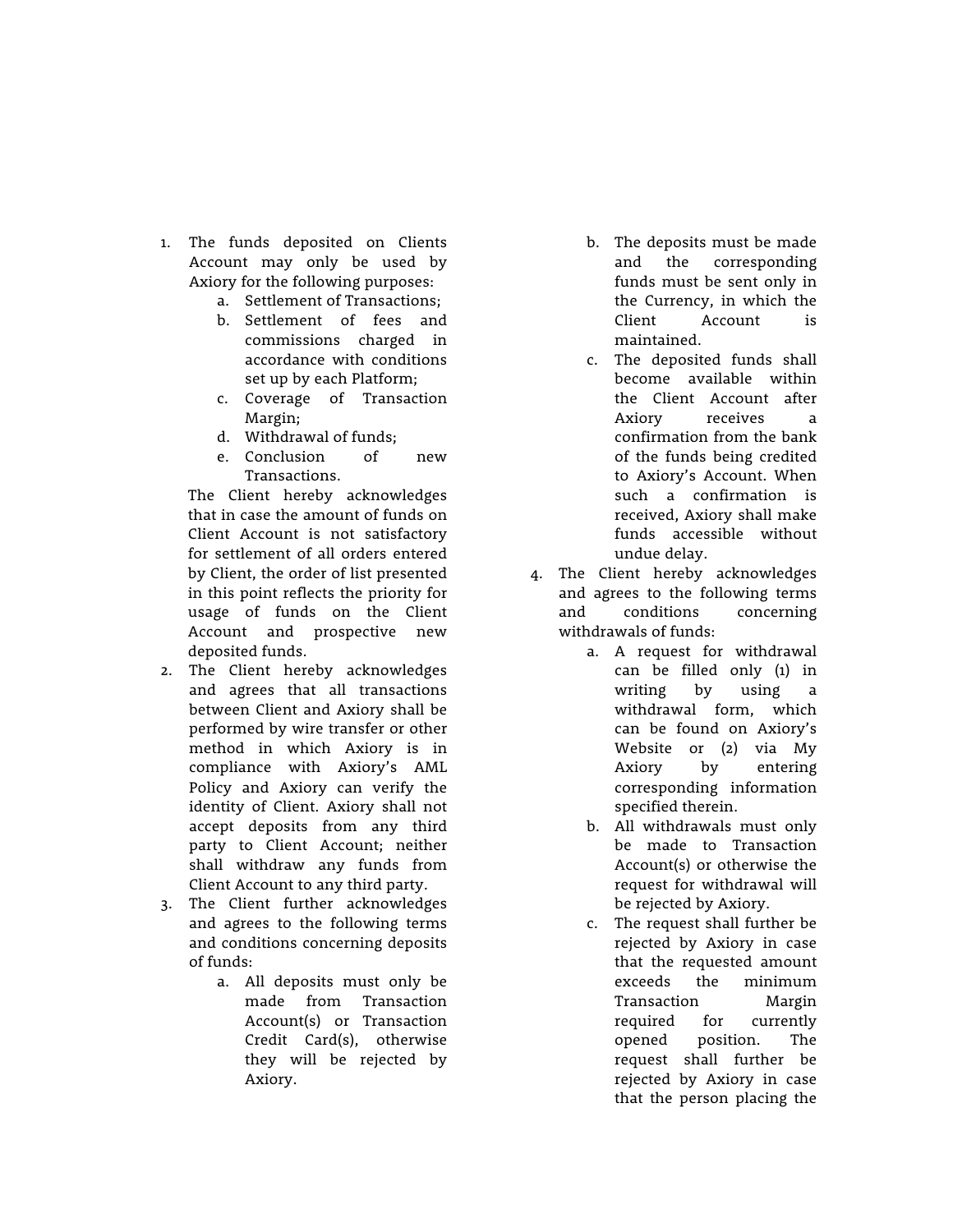request is not duly authorized or his authenticity is disputable.

- d. The withdrawals are executed and the corresponding funds are sent to Transaction Account only in the Currency, in which the Client Account is maintained.
- e. Axiory reserves the maximum period of four working days, starting at the moment of placing a withdrawal request by Client, before the funds are transferred to Transaction Account of Client. The period serves for Verification of person placing the request and the amount of funds remaining on Client Account. The withdrawal orders are though to be executed by Axiory without undue delay.
- 5. Client hereby acknowledges that in case Axiory receives a request for refund or chargeback of funds already credited to Axiory's Account, no matter whether such request comes from the Client or a financial institution, with which Client's Transaction Account is opened, such request can only be satisfied up to the amount of funds remaining and being available on Client Account at the moment of delivery of the request to Axiory. Axiory has no responsibility and shall not refund or charge back any loss caused by unsuccessful trading or spent on charges.
- 6. Client hereby acknowledges that any chargebacks or refunds shall only be made to Transaction Account or via Transaction Credit Card.
- 7. In the certain occasions Client shall be awarded bonuses in form of Credit. This Credit shall be removed anytime according to the decision of Axiory. Client is not entitled to the legal claim of Credit assignation. Detailed description shall be found in a special terms and conditions of each bonus promotion.

## VIII. Communication

- 1. Unless stated otherwise in this document, any communication between Axiory and Client, which concerns issues related in any way and scope to the Contract, is done orally- by phone, email or other electronic means including MyAxiory or by correspondence.
- 2. Notwithstanding point 1. of this Article and unless stated otherwise in this document, any amendments or changes to the Contract and concerned documents must be made in writing, agreed upon and signed by both parties and attached to the Contract.
- 3. All communications from the side of Axiory shall not be deemed effective unless delivered to the Client. All communications from the side of Client shall not be deemed effective unless accepted by Axiory.
- 4. The language used in the Contract, concerned documents and their amendments is solely English. Whenever the Client is required to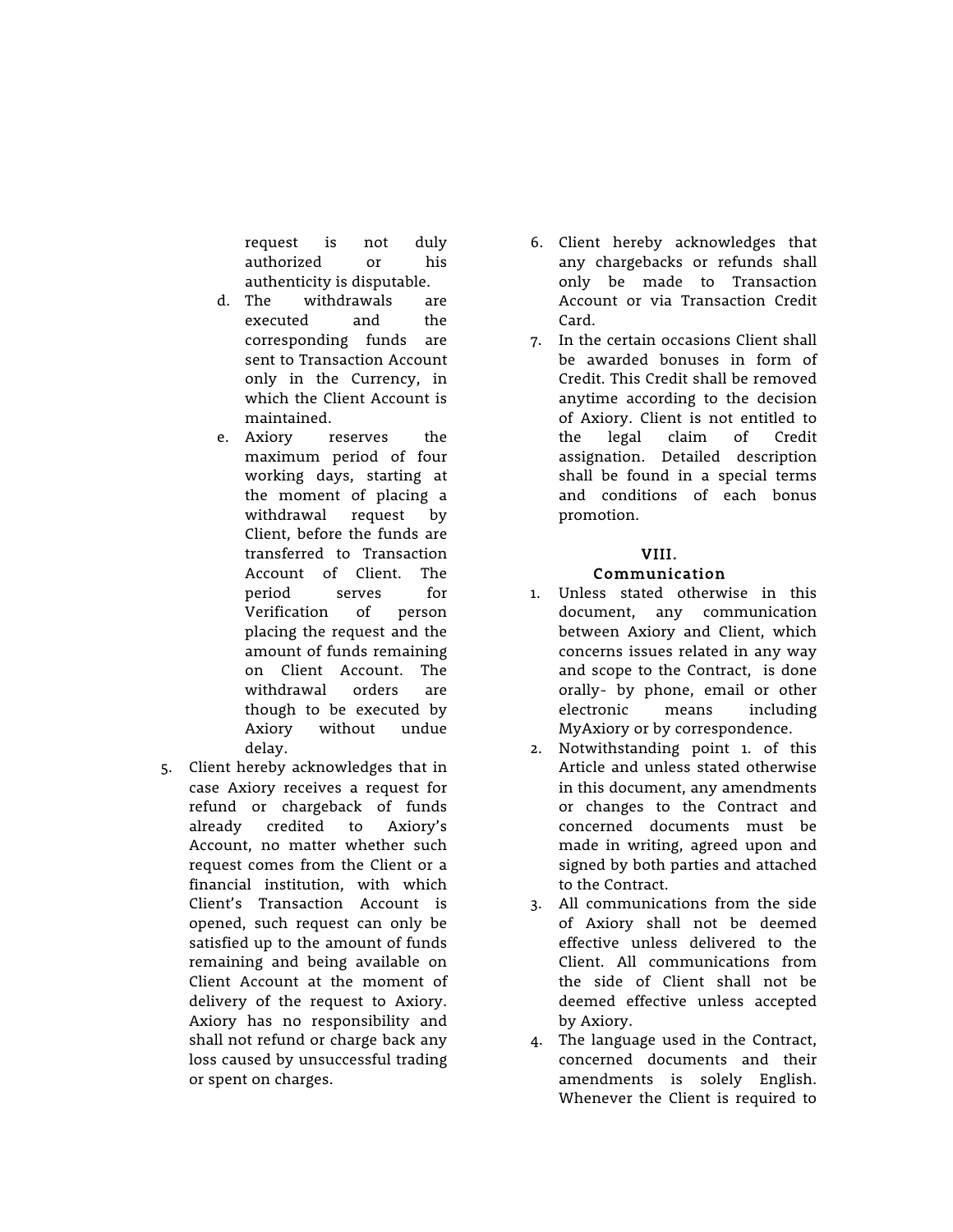provide any document to Axiory, such document must be in English language, unless required otherwise by Axiory or concludently accepted.

- 5. The Client hereby acknowledges and agrees that Axiory makes, saves and keeps records of all communication as described in point 1. of this Article, regardless whether such communication is made by phone, in writing, via MyAxiory or other way. Content of such communication is considered confidential and serves only for evidentiary purposes as a part of Axiory's AML Policy.
- 6. Whenever a communication as described in point 1. of this Article is done by email, the Client must use only one specific email address. Such email address shall always be the one, which has been entered by Client at the time of entering into Contract.
- 7. Current contact information and details of Axiory are indicated and listed on Axiory's website and Axiory has the right to change them in accordance with other provisions of this document anytime without any notice to the Client.

## IX.

## Phone Dispositions

- 1. For the purposes of Closing Position, the Client has the possibility of entering such Transaction Order by phone under the following conditions:
	- a. The requested Transaction Order must be entered through current contact telephone number of Axiory as indicated on

Axiory's Website at the time of entering order;

- b. Before entering the Transaction Order, Client must identify himself by correct answering of the security questions selected at the time of entering into Contract and other questions concerning his personal or account details.
- 2. The Client hereby acknowledges that the right described in point 1. of this Article is not a standard mean of entering a Transaction Order and serves solely as a resolution of the following urgent situations:
	- a. Client's request for immediate disabling of Client Account;
	- b. Client's request for Closing Position in case that it is not possible for Client to close position via Trading System at the moment of requesting.
- 3. The Client hereby acknowledges that due to Axiory's AML Policy, the Client is the only person authorized to enter any Transaction Order by phone. In case that Axiory has reasonable doubts about the identity of person entering a Transaction Order on phone, Axiory has the right to refuse the execution of Transaction Order.

## X.

## Trading

1. The Client hereby acknowledges that for the purpose of any Opening Transaction, the Client is obligated to provide a Transaction Margin under the following conditions: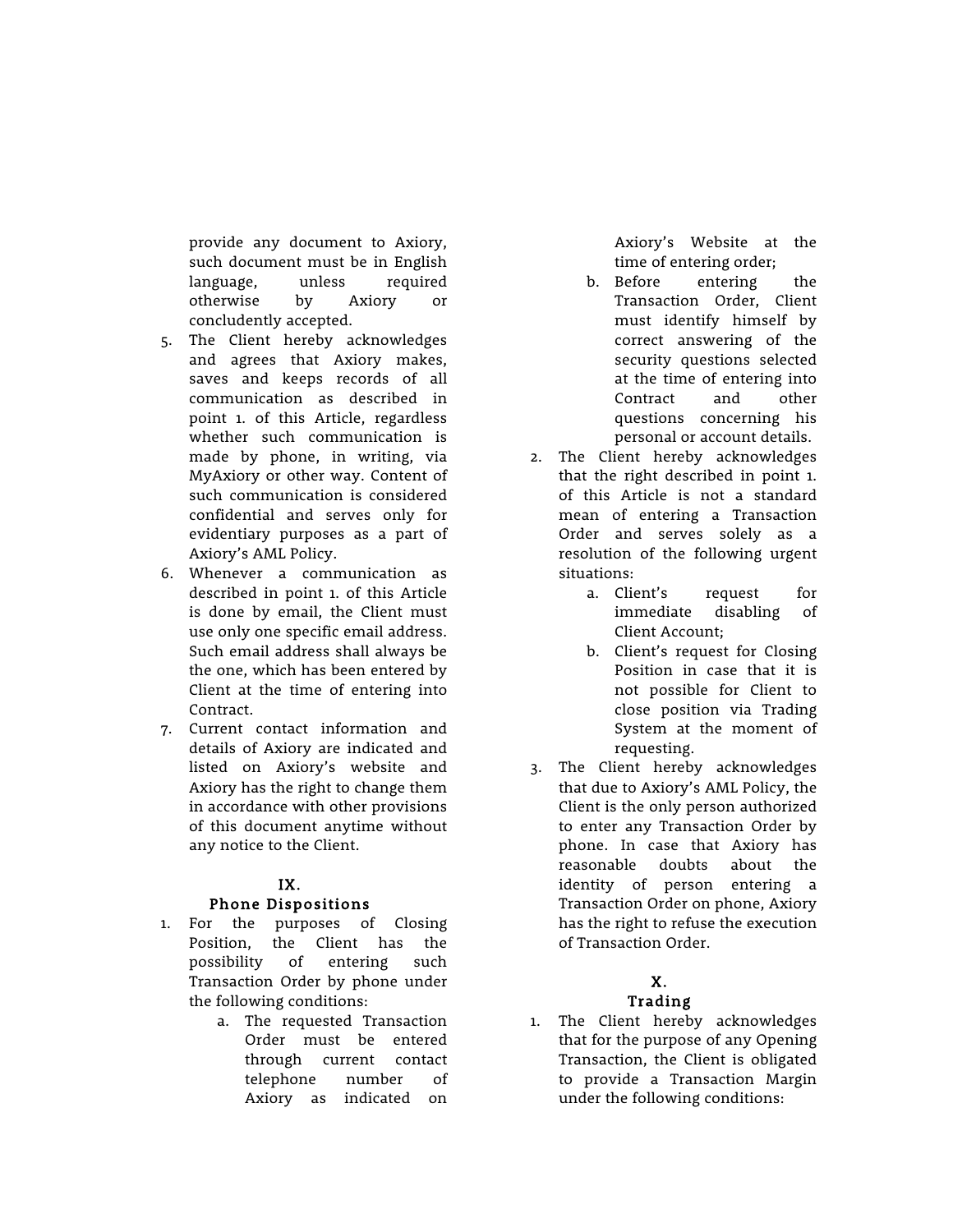- a. The required amount of funds used as Transaction Margin shall be calculated as a percentage of the nominal value of Transaction. Such percentage varies depending on type of Financial Instrument and its actual Exchange Rate, therefore might be subject to frequent changes and provided Leverage.
- b. The Transaction Margin must be provided to the Client in the Currency of Client Account.
- c. The funds used as Transaction Margin shall be blocked during holding position and so shall not be available to the Client.
- d. Axiory has the right to change the required Transaction Margin. Client must be informed about the fact without undue delay.
- e. Client is obligated to maintain the amount of funds on Client Account higher than required Transaction Margin for opened positions. In case that amount of funds on Client Account falls below the required Transaction Margin for opened positions, Client is obligated to deposit additional funds on the Client Account or close one or more positions in order to reduce sufficiently the required Transaction Margin without undue delay.
- f. Client hereby agree that whenever the amount of funds on Client Account falls below 50% of the required Transaction Margin for opened positions, Axiory has the right to close one or more of the Client's opened positions without Client's consent in order to reduce sufficiently the required Transaction Margin. Client shall be notified about this fact without undue delay.
- 2. Axiory shall provide the Client with systematic Quotation of the prices of Financial Instruments, providing buying price, selling price and the amount of Spreads of each Financial Instrument. Current Spreads and prices are passed to the Client through Trading System and accessible on Axiory's Website.
- 3. Axiory has the right to suspend Quotation and trading on a specific Financial Instrument in the cases including, but not limited to, suspension of trading on an underlying instrument or force majeure as described herein.
- 4. Axiory has further the right to modify Spreads without any notice to the Client.
- 5. The Client acknowledges and agrees that Axiory uses Market Execution method.
- 6. In case that Transaction is executed based on Incorrect Quotation or failure of Technology Providers to perform their obligation, both parties are entitled to correction of such Transaction only if they inform the other party in writing immediately after noticing the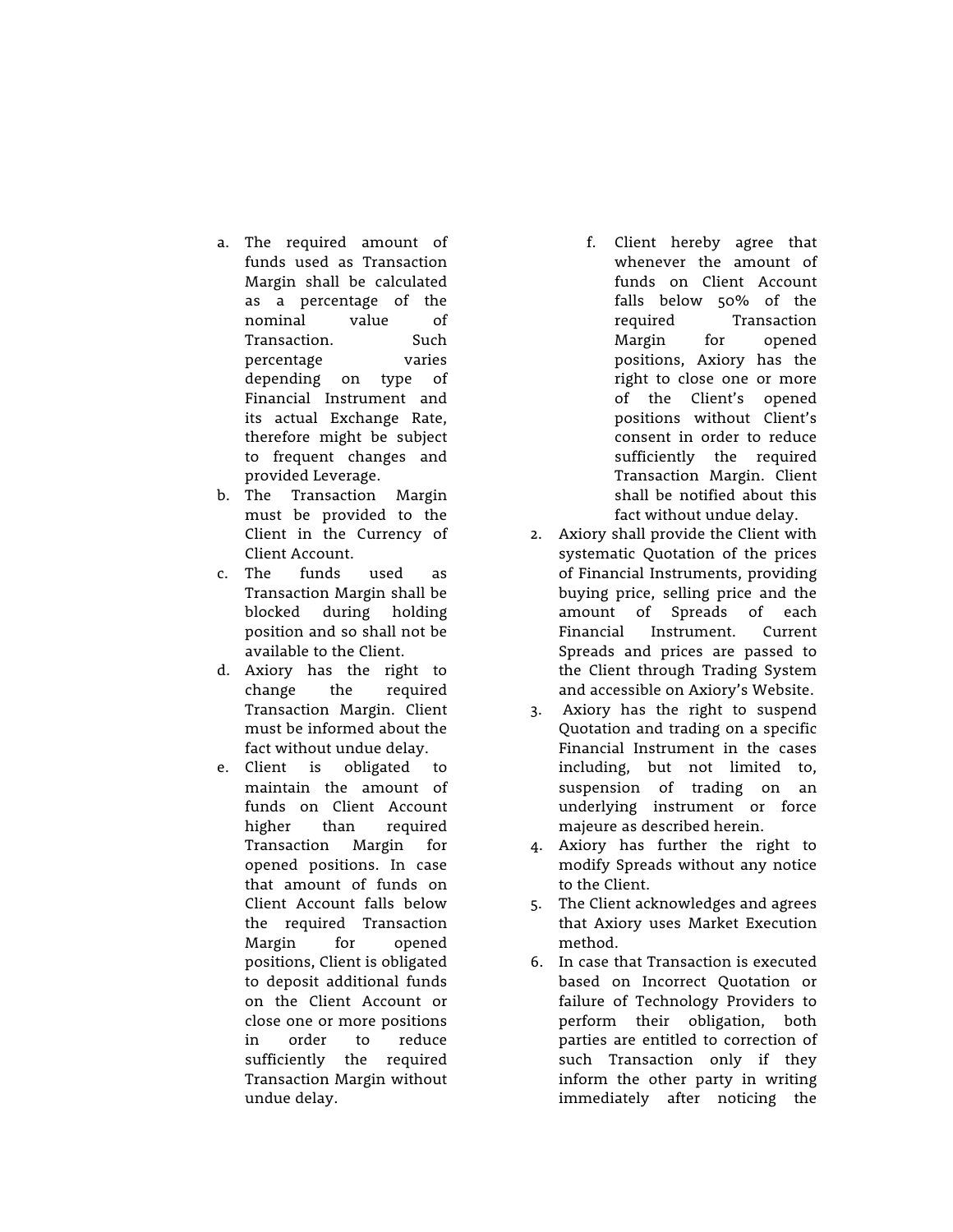Incorrect Quotation or failure of Technology Provider, however no later than 48 hours after execution of the Transaction. Correction of the Transaction shall cause full neutralization of the errors on the Client Account.

- 7. A Transaction order can only be entered within the trading Platform or by telephone under the conditions set in Article IX.
- 8. Axiory has the right to refuse Opening Position in its sole discretion and without any responsibility of the amount of both actual damage and lost profit of the Client.
- 9. Unless stated otherwise herein or executed by Axiory without due diligence or inconsistently with the orders of Client, Client has full responsibility of any Transaction Order, other instruction or disposition executed within Client Account.
- 10. Client is able to place to the Trading System only Transaction Orders, which are allowed by Axiory. Such Transaction Orders include, but are not limited to, stop orders, limit orders or contingency orders. The current offer of Transaction Orders allowed by Axiory can be changed by Axiory without any notice to Client.
- 11. Any single Transaction Order may refer only to buying or selling of one particular Financial Instrument.
- 12. Any Transaction Order to be valid must contain at least name of Client and identification of Client Account, type of Financial Instrument, date and time of placement of order, volume of

Financial Instrument, type and number of order. A valid Transaction Order can only be modified before its execution, unless stated otherwise herein.

- 13. Client hereby acknowledges that any Transaction Order shall be executed only when Client has sufficient amount of funds on Client Account to establish Transaction Margin, otherwise the Transaction Order will be rejected.
- 14. Under the same conditions as described herein for Opening and Closing Position, Client also may increase a position or decrease by partially closing it.
- 15. By Closing Position all rights and obligations arising from such previously opened position terminate, unless stated otherwise herein. Financial result of Closing Position is settled by Axiory on the day of closing.

## XI. Charges

- 1. Current types of charges and specific amounts to be charged by Axiory on Client's Account are indicated in a list of charges on Axiory's Website.
- 2. Axiory has the right to change amounts and types of charges, add or revoke new types of charges upon written notice to the Client, which must be sent to the Client at least one week before the change to the charges is applied for the first time.
- 3. For any Transaction Order or other act made by Client, from which charges might arise, the amount charged to the Client shall be counted accordingly to the relevant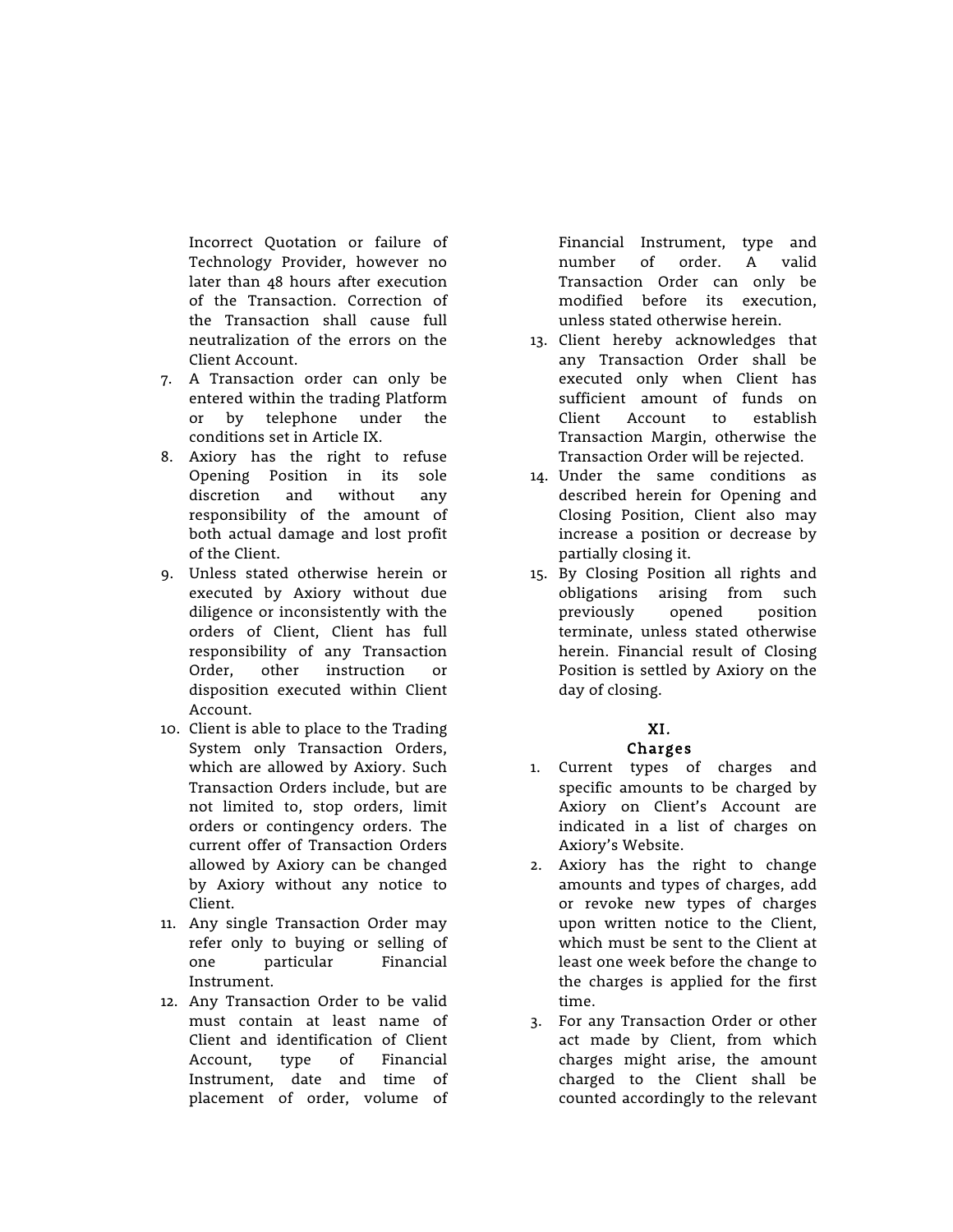list of charges, which was valid at the time of entering Transaction Order or other act, from which the charges might arise.

## XII.

#### Decisions of Authorities

- 1. The Client hereby acknowledges that Axiory shall during all period of its business and in any aspect follow and duly fulfil any prospective requirements of relevant financial authorities and perform any obligation imposed on Axiory. In case when such requirements or obligations are not consistent with provisions of the Contract, the requirements and obligations imposed by authorities shall prevail and come first with no exceptions.
- 2. In case Axiory acts inconsistently with the provisions of the Contract as a consequence of situation described in point 1. of this Article, such acts are not considered to be a breach of Contract and there is no responsibility arising on the side of Axiory for any damage or loss caused to the Client.
- 3. Axiory may upon request of a relevant financial authority disable Client's Account immediately and without prior notice.

#### XIII.

#### Disabling of Client Account

- 1. The Client hereby acknowledges that Axiory has the full right to disable Client Account anytime without prior notice to Client and upon Axiory's sole discretion.
- 2. Legitimate reasons for the disabling of Client Account include, but are not limited to:
- a. Request by Client;
- b. Obligation imposed by authority as described in Article XII. of this document;
- c. Suspicious activity on Client Account in respect of identification of Client, origin of funds deposited on Client Account or other matter concerning Axiory's AML Policy;
- d. Reasonable suspicion of any breach of the Contract made from the side of Client;
- e. Reasonable suspicion of any violence of applicable law, rule or regulation made from the side of Client;
- f. Inactivity of Client Account for at least three months;
- g. Substantial burdening of Platform by entering a very high amount of Transaction Orders from the side of Client.
- 3. Axiory is obligated to explain to Client the reason of disabling the account anytime upon request.
- 4. Unless a disabling of Client Account is based on any of legitimate reasons, Axiory must provide compensation to the amount of both actual damage and lost profit caused to the Client. In case Axiory claims that a Client Account has been disabled for one or more of the legitimate reasons, the burden of proof lies upon Axiory.

#### XIV. Termination of Contract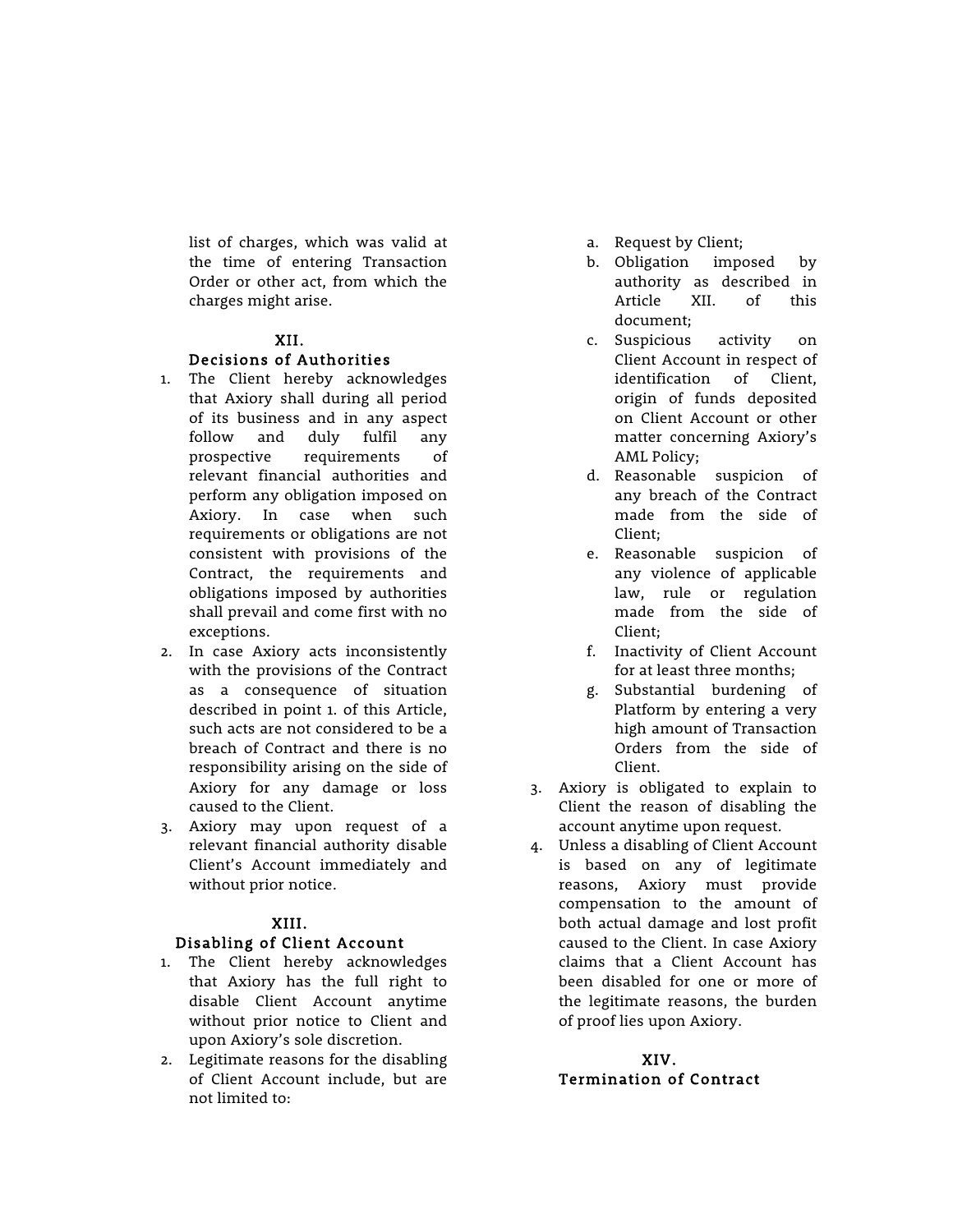- 1. Each of the party can terminate the Contract upon a week written notice, provided that the period starts at the moment when such notice is effectively delivered to the other party.
- 2. Upon written consent of both parties, the Contract may also be terminated with immediate effect or within a different period than the one stated in point 1. of this Article.
- 3. In case of termination of the Contract in accordance with point 2. of this Article and in case of termination of the Contract in accordance with point 1. of this Article when Contract is about to be terminated from the side of Client, the Contract may be terminated only at any time when Client has no opened positions on the Client Account. In other cases of termination of the Contract, Axiory shall close all opened positions on Client Account at the moment of effectiveness of the termination of Contract.
- 4. Axiory has the right to terminate the Contract with immediate effect in case that the Client is in serious breach of any of the provisions of the Contract or this document, in case that any statements or representations provided by Client are during the effectiveness of the Contract found to be false, untrue or in any way misleading and in case that a Conflict of Interests arises.
- 5. In case of the decease of Client, being a natural person, or liquidation or insolvency of Client, being a legal person, the Agreement shall terminate automatically on

the next working day after Axiory receives or gains an official receipt of the aforementioned fact.

- 6. Upon an effective termination of the Contract the following amounts to be paid by the Client become due and payable:
	- a. All outstanding fees, commissions and charges;
	- b. Any expenses arising from the termination of Contract or Closing Position;
	- c. Any other losses or expenses arising from the Contract.
- 7. The client hereby acknowledges that termination of Contract shall not affect any Transaction previously entered into by Client and shall not relieve any of the parties from any obligation arising from the Contract and already existing at the time of effective termination of Contract.

## XV.

## Risk Acknowledgement

- 1. Client acknowledges and understands that trading and investment on foreign exchange is highly speculative, involves an extreme degree of risk, and is generally appropriate only for persons who can assume risk of loss in excess of their margin deposit.
- 2. Client further understands that because of the low Transaction Margin and high Leverage normally available in foreign currency trading, price changes in foreign currency Contracts may result in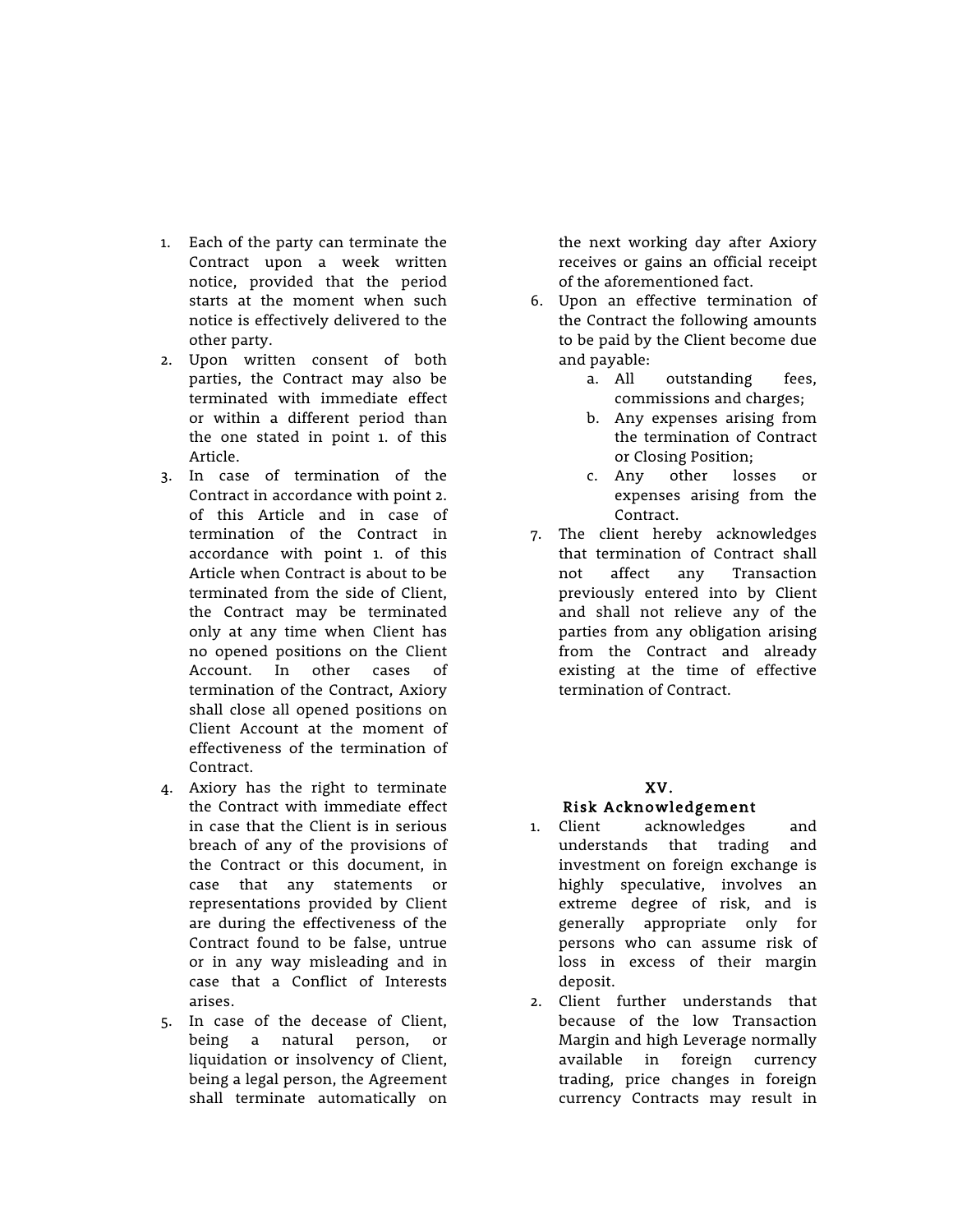significant losses. Such losses may substantially exceed Client's investment and Transaction Margin deposit. Any profit or loss arising as a result of a fluctuation in the exchange rate affecting trading Currency will be entirely for the Client account and risk.

- 3. Client warrants that the Client is willing and able, financially and otherwise, to assume the risk of foreign currency trading, and in consideration of Axiory carrying Client Account, Client agrees not to hold Axiory and its Technology Providers responsible for losses incurred through following its trading recommendations or suggestions or those of its employees, agents or representatives.
- 4. Client recognizes that guarantees of profit or freedom from loss cannot be given and it is impossible to predict performance in foreign currency trading. Client acknowledges that he has received no such guarantees from Axiory or from any of its employees, representatives or any Introducing Partner and has not entered into this Contract in consideration of any such guarantees or similar representations.
- 5. All transactions effected for Client Account and all fluctuations in the market prices of the Contracts carried in Client Account are at Client's risk, and Client shall be solely liable therefore under all circumstances.
- 6. Axiory is not responsible for delays or partial or total failures in any online (electronic) trading platforms or any communications

facility or other causes beyond Axiory's reasonable direct control.

7. The Client understands and recognizes that the transactions to be conducted pursuant to this Contract are not conducted on a regulated market or exchange.

## XVI.

## Indemnification

- 1. Client agrees to defend, indemnify and hold Axiory, its Technology Providers, affiliates, and their respective employees, agents, successors and assigns harmless from and against any and all liabilities, losses, damages, costs and expenses, including attorney's fees and other legal expenses, incurred by Axiory arising out of the following:
	- a. Client's failure to fully and timely perform Client's obligations arising from the Contract;
	- b. In case that any of the representations and warranties made by Client herein or at any time fail to be true and correct;
	- c. Violation by Client of any applicable law, rule or regulation.
	- d. Gross negligence or any willful misconduct by Client.
- 2. Unless expressly stated herein, Client also agrees to pay promptly to Axiory all damages, costs and expenses, including attorney's fees, incurred by Axiory in the enforcement of any of the provisions of the Contract, any other agreements between Axiory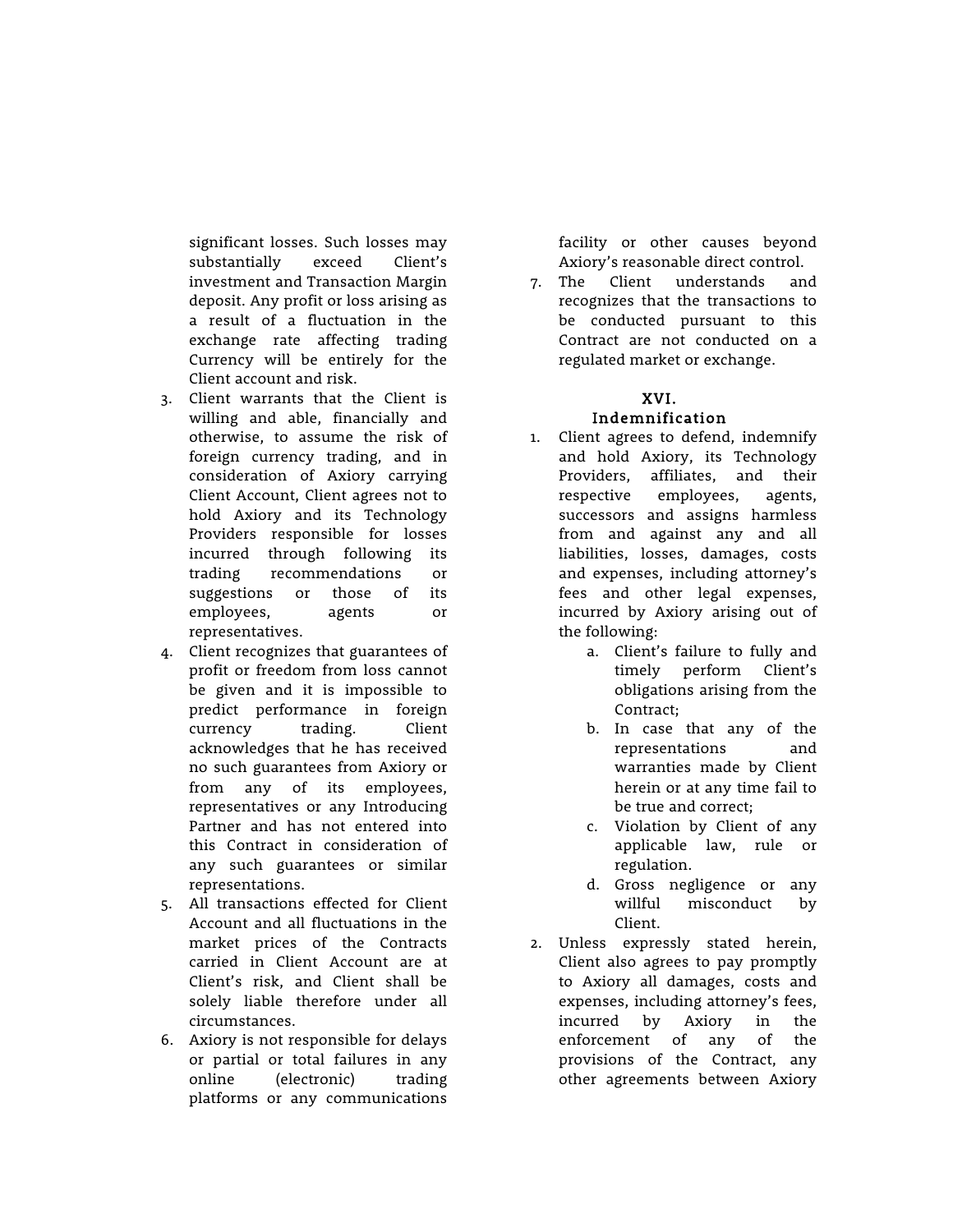and Client and any Transaction executed based on the Contract.

## XVII.

#### Data protection

- 1. Axiory is committed to protect all personal information of the client, of which it becomes aware in connection with the business cooperation between the client and Axiory. In this respect, Axiory is governed by the applicable laws, business practices and good manners.
- 2. This is not in conflict with provisions of XVII paragraph 1 when Axiory provides client´s email address to relevant IP to ensure fast communication.
- 3. Axiory collects personal and nonpersonal information about the client for business and marketing purposes. Such information shall be shared with affiliates and business partners to transact business effectively.

#### XVIII. Jurisdiction

- 1. An applicable substantive law to any dispute, controversy or claim arising out of or relating to this contract, the breach, termination or invalidity thereof, shall be the Laws of state Belize.
- 2. Any dispute, controversy or claim arising out of or relating to this contract, or the breach, termination or invalidity thereof, shall further be settled by arbitration, in accordance with Part V (International Arbitration) of the Malta Arbitration Act and the

Arbitration Rules of the Malta Arbitration Centre as at present in force, under the following conditions:

- a. The appointing authority of the arbitration shall be the Malta Arbitration Centre;
- b. The number of arbitrators shall be three;
- c. The place of arbitration shall be Malta;
- d. The language to be used in the proceeding shall be English;
- e. The parties agree to pay each one half of the cost and expenses of any such arbitration.
- 3. The decisions of the arbitrators as described in point 2. of this article shall be final, conclusive and binding for the parties. The parties hereby agree to pay each one half of the cost and expenses of any such arbitration.

## XIX.

## Representations and Guarantees

- 1. Apart from other representations made by Client herein, the Client further represents and quarantines that:
	- a. If the Client is a natural person, he/she is of sound mind, legal age and of full legal capacity to enter into the Contract;
	- b. If the Client is a legal person, it is duly organized, constituted and validly existing under the applicable laws of the jurisdiction in which the Client is constituted and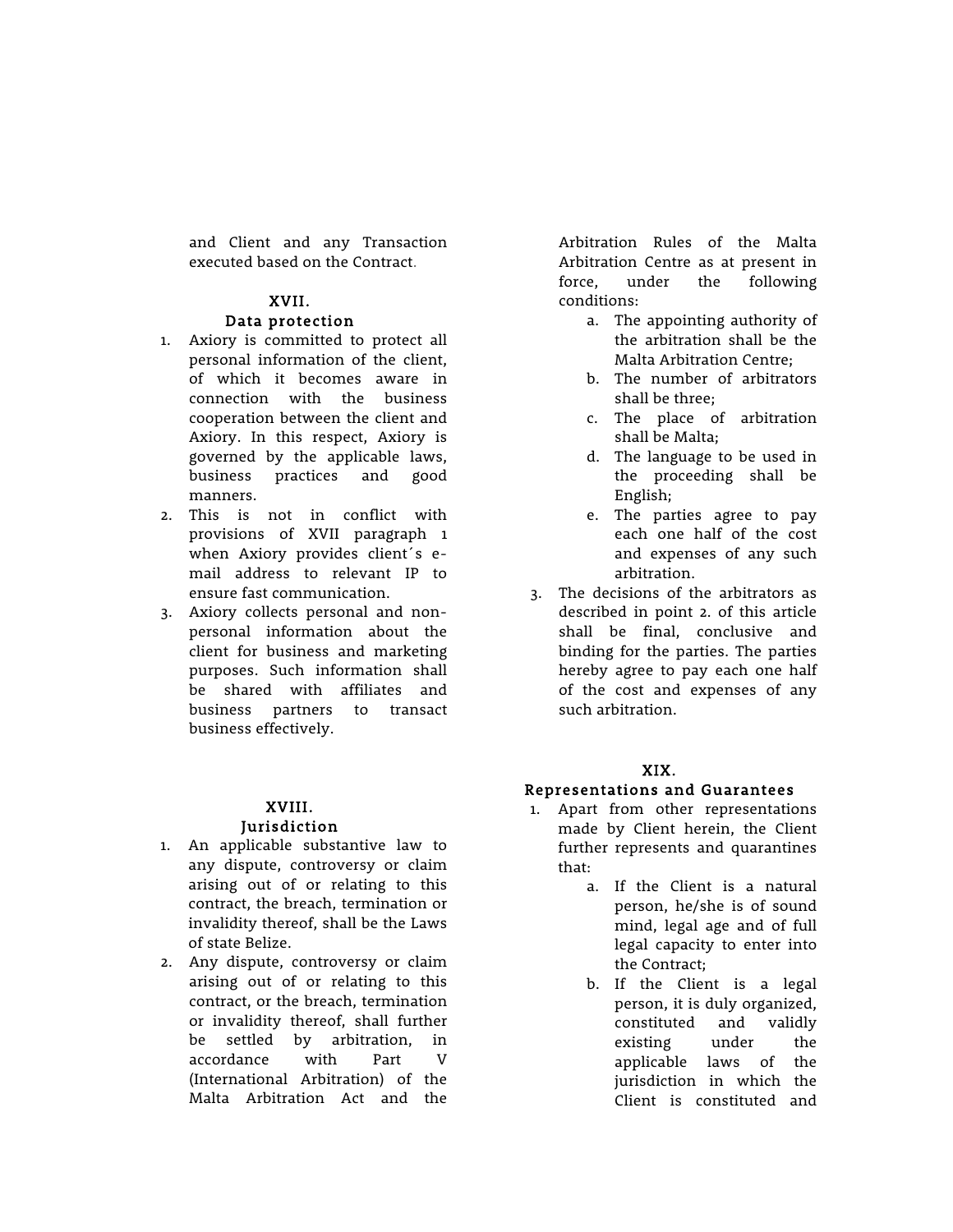each natural person dealing with Axiory in any matter concerning the Contract is duly authorized by the Client;

- c. The Contract and its execution shall not in any way violate or be inconsistent with any law, regulation, by -law or policy applicable to the Client;
- d. Any information, documents or data provided by the Client while entering into Contract and any time during the validity and effectiveness of the Contract are accurate, truthful and not misleading in any formal or material respect;
- e. Client is willing and financially able to sustain any loss of funds resulting from Transactions and any services provided under the Contract, unless such loss is caused by violation of applicable law or provisions of the Contract, gross negligence or wilful misconduct from the side of Axiory;
- f. Client is a sole beneficial owner of all funds transferred under the Contract and that such funds do not derive directly or indirectly from any criminal activity under the applicable laws. The Client has not granted and will not grant any security interest in Client Account with Axiory to any person

except Axiory without prior written consent of Axiory.

- g. Before entering into Contract the Client has received an assessment based on information provided by Client, which informs Client about suitability of Investment Services provided under the Contract to Client. In case the assessment did not determine Client suitable, the Client was duly informed about and carefully considered such fact.
- h. Before entering into Contract the Client has read carefully and fully agreed not only with the Contract and documents forming an integral part of it, but also other documents relevant for the performance of obligation under the contract including, but not limited to Axiory's AML Policy statement, list of contacts, risk disclaimer or current trading conditions. All of the documents are accessible through Axiory's Website.
- i. Before entering into Contract the Client has had the opportunity to conduct simulated trading using Axiory's demo trading Platform for a period that has allowed the Client to develop a full understanding of the Trading System and principles of trading.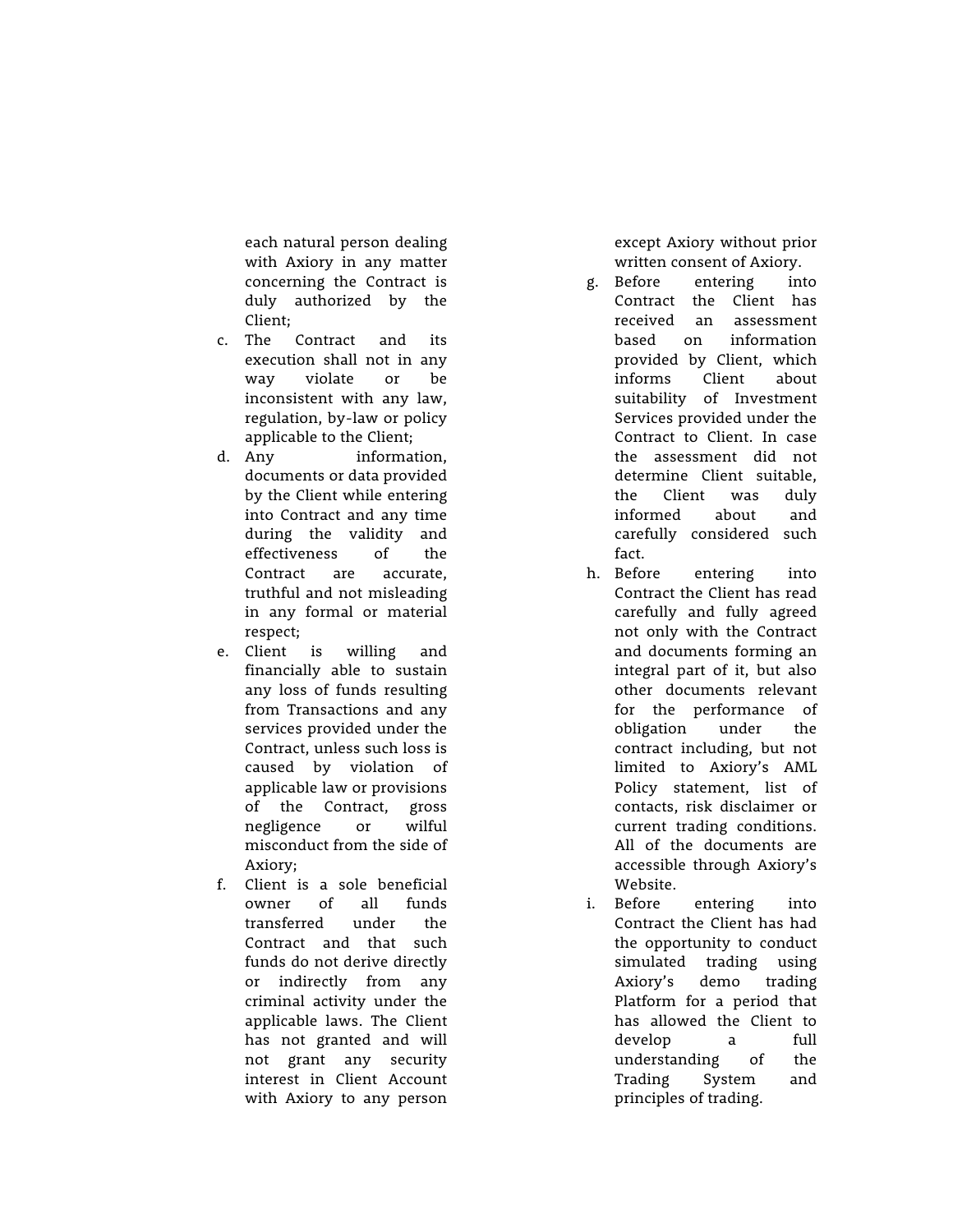## XX. Final Provisions

- 1. In case that any complaints or claims against Axiory arise on the side of Client, such complaints or claims must be submitted to any of authorized employees of Axiory in written form and no later than three calendar days in case the claim or complaint concerns a Transaction or Transaction Order, and no later than fifteen calendar days in case the claim or complaint concerns Investment Services provided by Axiory. Axiory has no obligation of handling claims and complaints submitted after these periods.
- 2. Both parties hereby agree that the Contract and this document can only be amended in writing. This rule shall not apply to situations described in Article II., paragraph 4 of this document. This rule shall not apply to situations described in Article II., paragraph 4 of this document.
- 3. Unless stated otherwise herein, oral amendments, agreements or instructions or Transaction Orders shall not be recognized or enforceable.
- 4. Client understands, acknowledges and agrees that Axiory may amend or change this Agreement at any time. To meet the requirement of written form, Axiory shall provide notice to Client of any such amendment or change by sending an email message to Client and by posting the amendment or change on Axiory's Website. Client agrees to be bound by the terms of any such amendment or change.
- 5. In cases of force majeure, i. e. in situations, which are beyond the control or influence of one of the parties and provably prevent such party from fulfilling obligations under the Contract, such party takes no responsibility for difficulties or losses of the other party arising from the situation of force majeure.
- 6. There is possibility that certain ways of trading are capable to incur damage, unjust enrichment etc. at expense of Axiory. Such situations could be caused by willful usage of technical errors or defects, shuffling ways of trading, churning, unfair competitive practices etc. Similar situations, but not limited to, could arise in cases when any method of trading is practiced in disproportionate or aggressive way (for example in making use of HFT or latency arbitrage). Points mentioned above are considered to undue action. Axiory hereby reserves the right to withhold performance of contractual obligations (including payment of fees etc.) in the case where any undue action is detected. The way of qualifying of aforesaid eventualities is fully in competence of Axiory.
- 7. Any invalid or unenforceable provision of the Contract shall not affect any other provision hereunder and the remainder of the Contract shall be valid and enforceable to full extent permitted